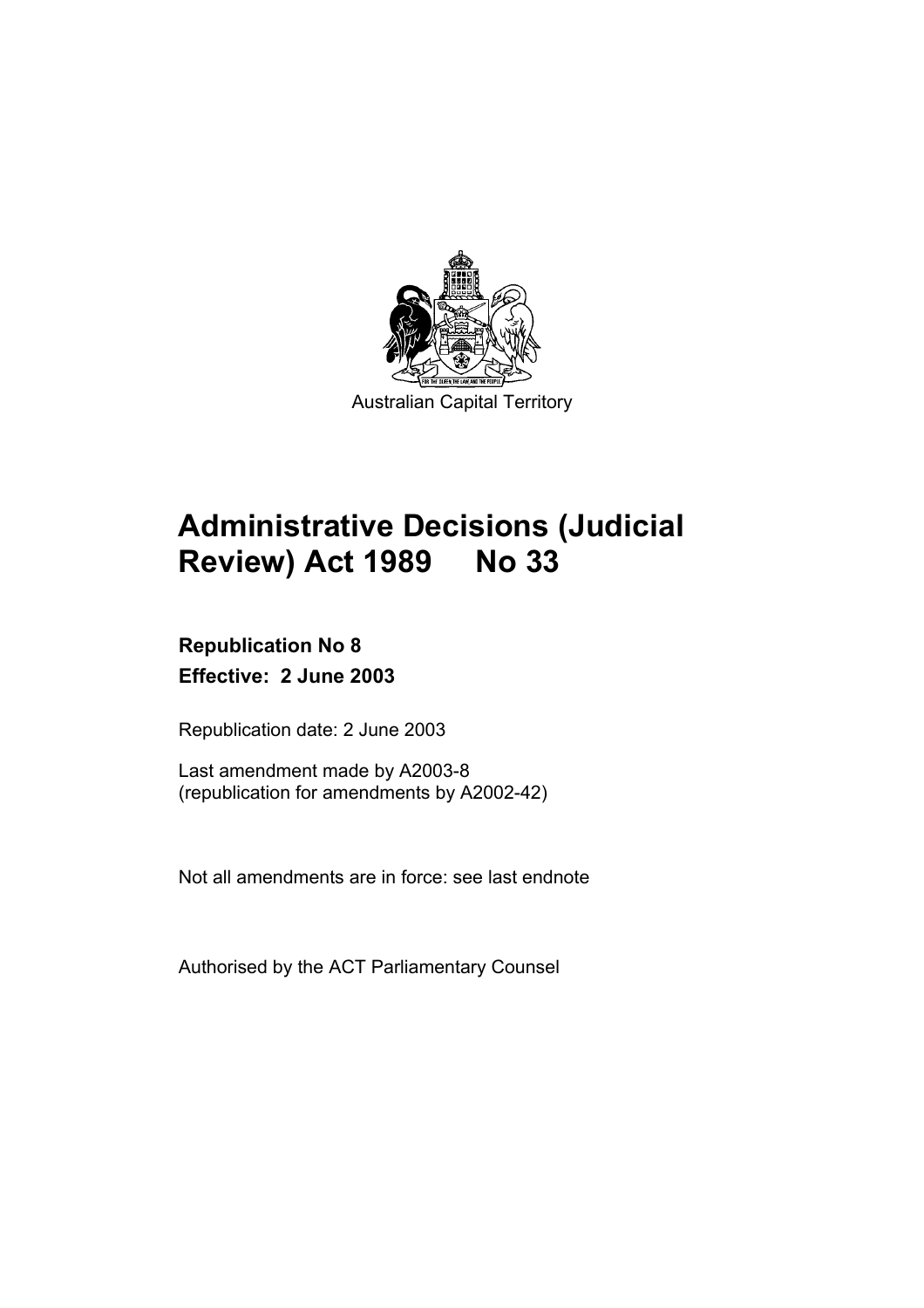# **About this republication**

#### **The republished law**

This is a republication of the *Administrative Decisions (Judicial Review) Act 1989* (including any amendment made under the *Legislation Act 2001*, part 11.3 (Editorial changes)) as in force on 2 June 2003*.* It also includes any amendment, repeal or expiry affecting the republished law to 2 June 2003.

The legislation history and amendment history of the republished law are set out in endnotes 3 and 4.

#### **Kinds of republications**

The Parliamentary Counsel's Office prepares 2 kinds of republications of ACT laws (see the ACT legislation register at www.legislation.act.gov.au):

- authorised republications to which the *Legislation Act 2001* applies
- unauthorised republications.

The status of this republication appears on the bottom of each page.

#### **Editorial changes**

The *Legislation Act 2001*, part 11.3 authorises the Parliamentary Counsel to make editorial amendments and other changes of a formal nature when preparing a law for republication. Editorial changes do not change the effect of the law, but have effect as if they had been made by an Act commencing on the republication date (see *Legislation Act 2001*, s 115 and s 117). The changes are made if the Parliamentary Counsel considers they are desirable to bring the law into line, or more closely into line, with current legislative drafting practice.

This republication does not include amendments made under part 11.3 (see endnote 1).

#### **Uncommenced provisions and amendments**

If a provision of the republished law has not commenced or is affected by an uncommenced amendment, the symbol  $|\mathbf{U}|$  appears immediately before the provision heading. The text of the uncommenced provision or amendment appears only in the last endnote.

#### **Modifications**

If a provision of the republished law is affected by a current modification, the symbol  $\mathbf{M}$ appears immediately before the provision heading. The text of the modifying provision appears in the endnotes. For the legal status of modifications, see *Legislation Act 2001*, section 95.

#### **Penalties**

The value of a penalty unit for an offence against this republished law at the republication date is—

- (a) if the person charged is an individual—\$100; or
- (b) if the person charged is a corporation—\$500.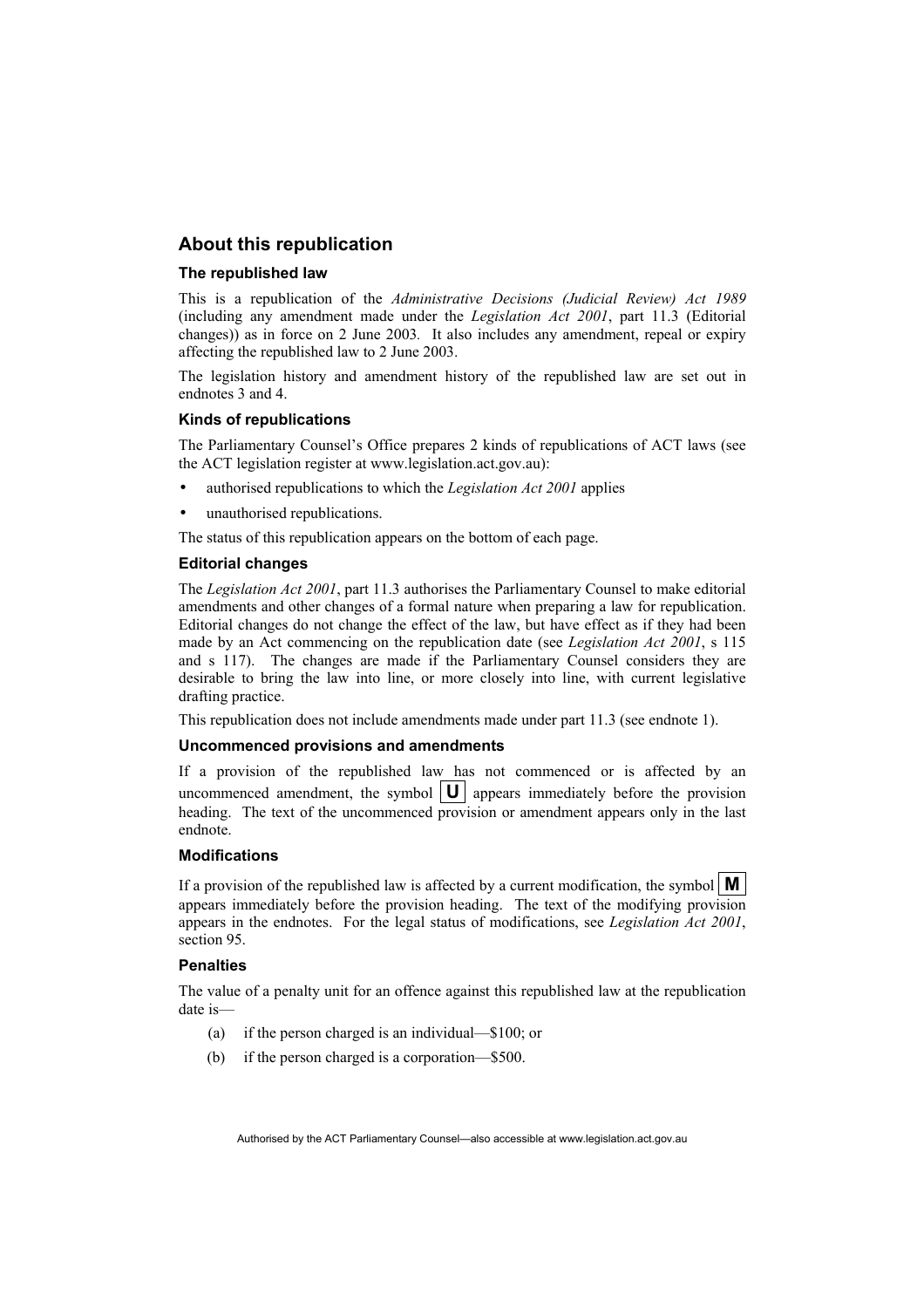

# **Administrative Decisions (Judicial Review) Act 1989**

# **Contents**

R8 02/06/03 Page

| Short title                                                       | 2  |
|-------------------------------------------------------------------|----|
| Interpretation                                                    |    |
| Act to operate notwithstanding anything in existing laws          | 5  |
| Applications for review of decisions                              | 5  |
| Applications for review of conduct related to making of decisions |    |
| Applications in respect of failures to make decisions             | 9  |
| Jurisdiction of Supreme Court                                     | 10 |
| Effect of Act on other rights                                     | 10 |
| Manner of making applications                                     | 11 |
| Amendment of documents                                            | 13 |
| Application to be made a party to a proceeding                    | 13 |
|                                                                   |    |
|                                                                   |    |

Administrative Decisions (Judicial Review) Act 1989 contents 1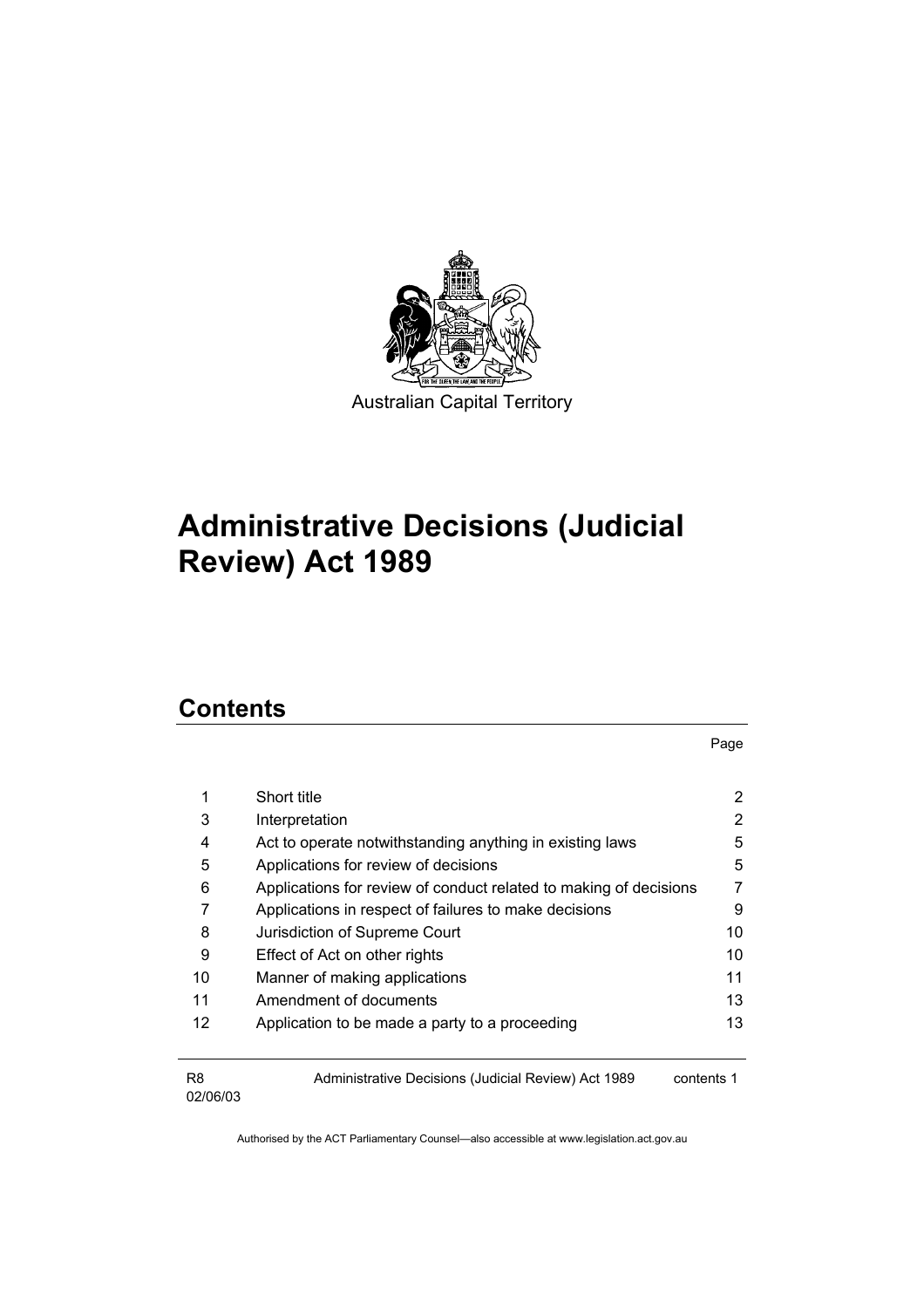|                   |                                                                               | Page |
|-------------------|-------------------------------------------------------------------------------|------|
| 13                | Reasons for decision may be obtained                                          | 14   |
| 14                | Certain information not required to be disclosed                              | 17   |
| 15                | Certification concerning the disclosure of information                        | 18   |
| 16                | Stay of proceedings                                                           | 20   |
| 17                | Powers of the Supreme Court in respect of applications for order<br>of review |      |
| 18                | Change in person holding, or performing the duties of, an office              | 21   |
| 19                | Intervention by Minister or Commonwealth                                      |      |
|                   | Attorney-General                                                              | 22   |
| 20                | Act not to apply to certain decisions                                         | 23   |
| 21                | Regulation-making power                                                       | 23   |
| <b>Schedule 1</b> | Decisions to which this Act does not apply                                    | 24   |
| <b>Schedule 2</b> | Decisions to which section 13 does not<br>apply                               | 26   |
| <b>Endnotes</b>   |                                                                               |      |
| 1                 | About the endnotes                                                            | 29   |
| 2                 | Abbreviation key                                                              | 29   |
| 3                 | Legislation history                                                           | 30   |
| 4                 | Amendment history                                                             | 32   |

 5 Earlier republications 33 6 Uncommenced amendments 34

contents 2 Administrative Decisions (Judicial Review) Act 1989 R8

02/06/03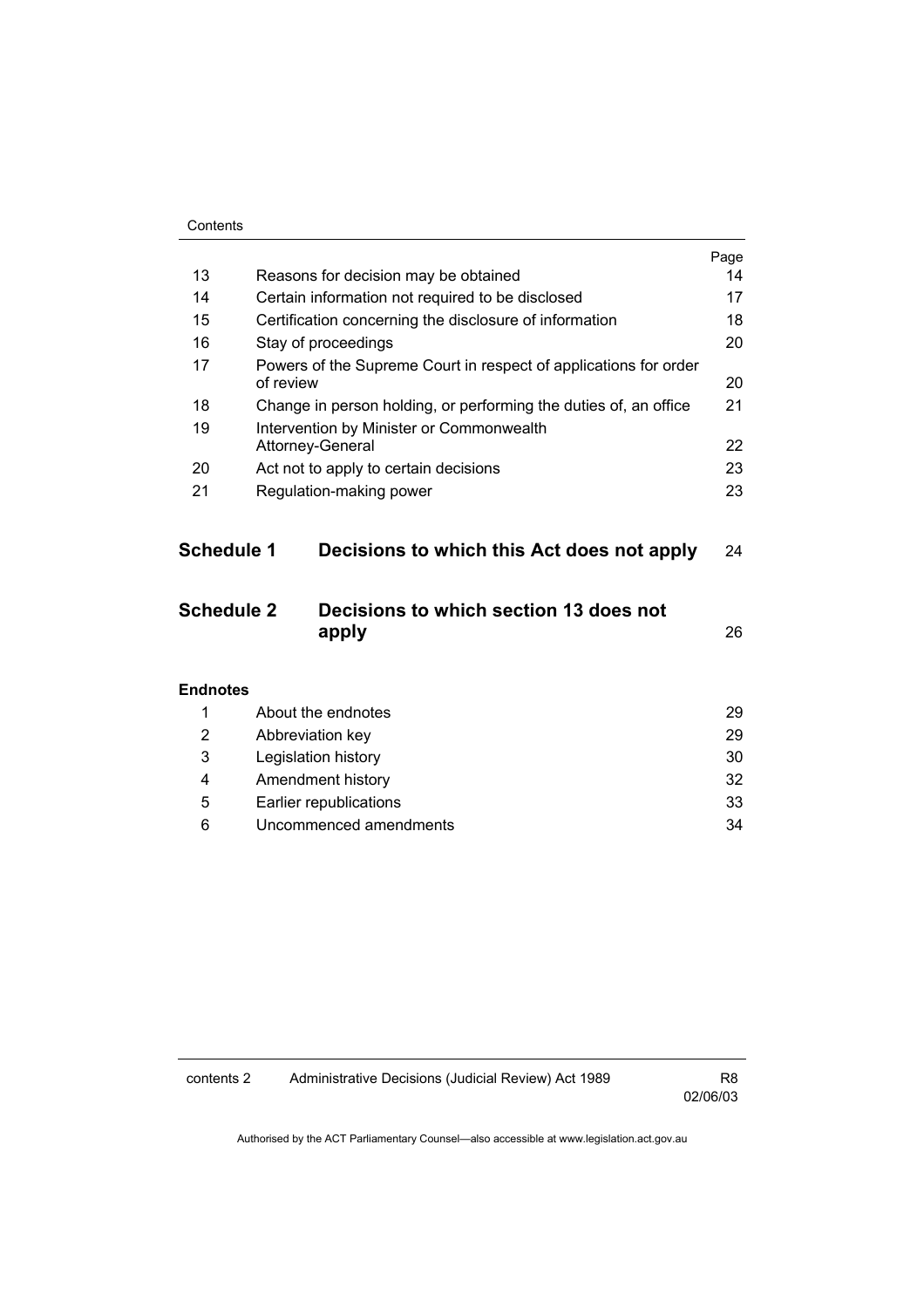

# **Administrative Decisions (Judicial Review) Act 1989**

An Act relating to the review on questions of law of certain administrative decisions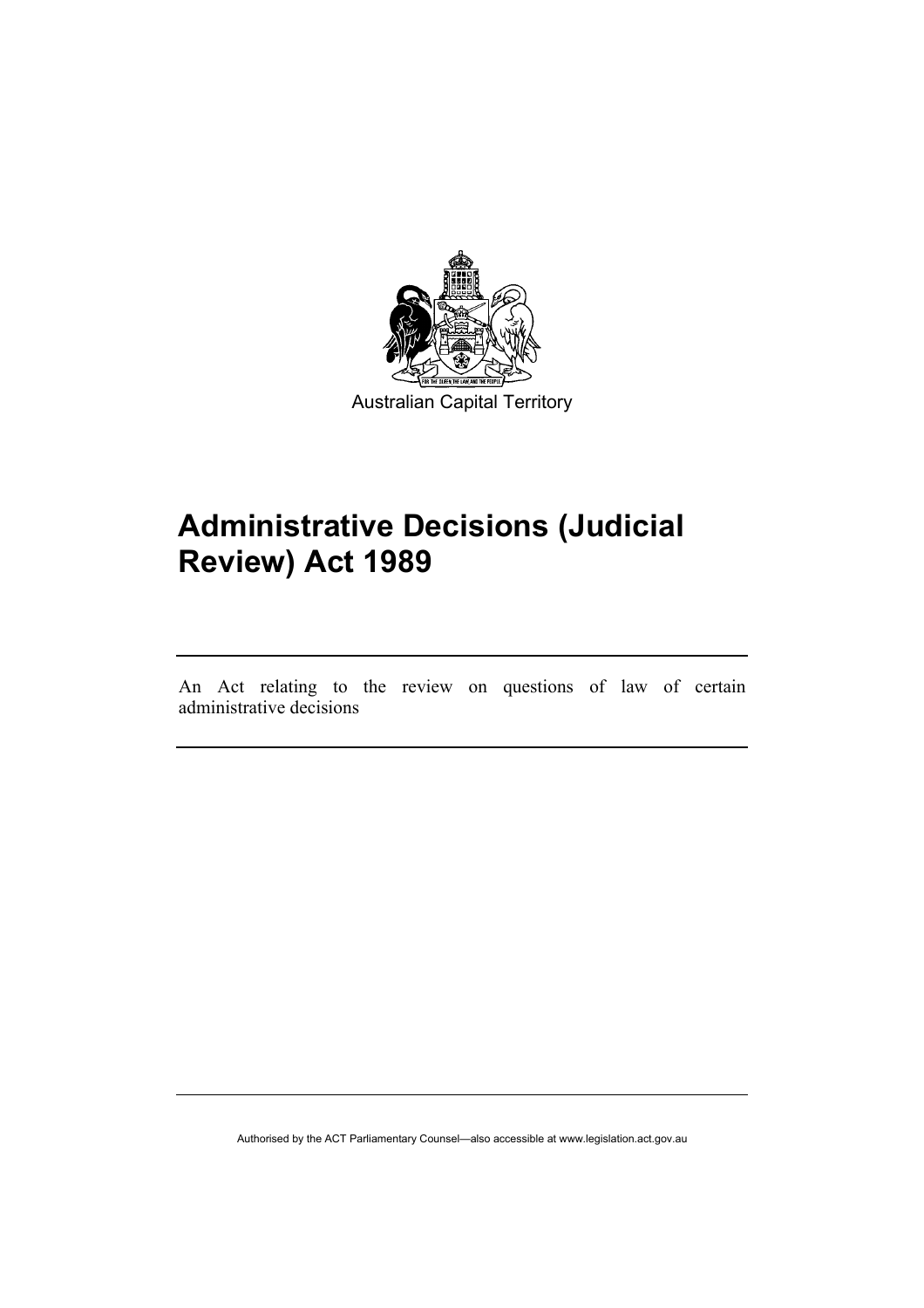# **1 Short title**

This Act may be cited as the *Administrative Decisions (Judicial Review) Act 1989*.

#### **3 Interpretation**

(1) In this Act:

*decision to which this Act applies* means a decision of an administrative character made, proposed to be made or required to be made (whether in the exercise of a discretion or not) under an enactment, other than a decision specified in schedule 1.

*duty* includes a duty imposed on a person in his or her capacity as a public employee.

#### *enactment* means—

- (a) an Act, or a subordinate law (including part of an Act or of such a law); or
- (c) the *Australian Capital Territory (Planning and Land Management) Act 1988* (Cwlth), part 10, division 5; or
- (d) the *Canberra Water Supply (Googong Dam) Act 1974* (Cwlth).

*failure*, in relation to the making of a decision, includes a refusal to make the decision.

*judge* means a judge of the Supreme Court.

*order of review*, in relation to a decision, in relation to conduct engaged in for the purpose of making a decision or in relation to a failure to make a decision, means an order on an application made under section 5, 6 or 7 in respect of the decision, conduct or failure.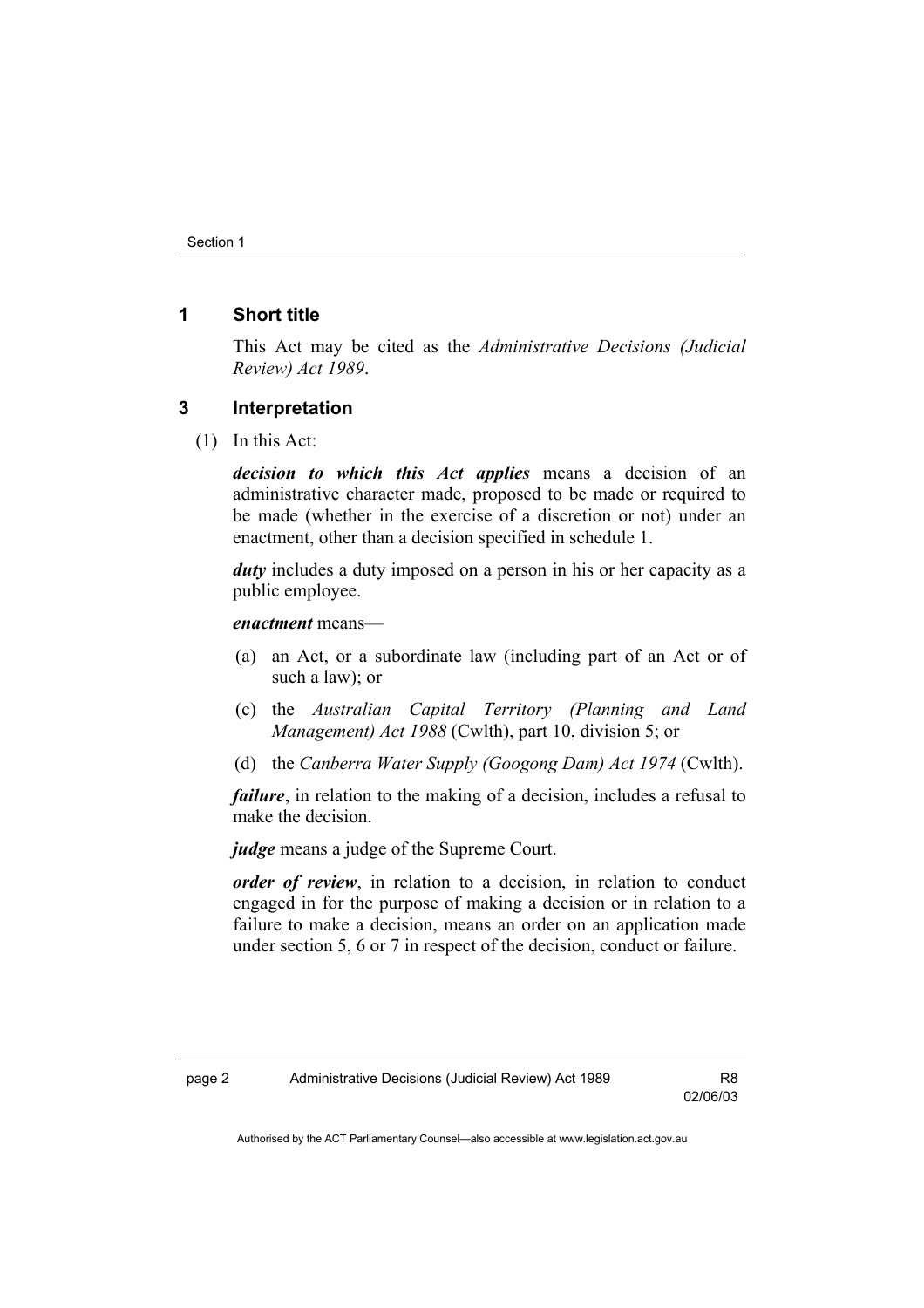*rules of court* means rules of court made under the *Supreme Court Act 1933*.

- *Note 1* A definition applies except so far as the contrary intention appears (see *Legislation Act 2001*, s 155).
- *Note 2* A reference to an Act includes a reference to the statutory instruments made or in force under the Act, including regulations (see *Legislation Act 2001*, s 104).
- (2) In this Act, a reference to the *making* of a decision includes a reference to—
	- (a) making, suspending, revoking or refusing to make an order, award or determination; or
	- (b) providing, suspending, revoking or refusing to provide a certificate, direction, approval, consent or permission; or
	- (c) issuing, suspending, revoking or refusing to issue a licence, authority or other instrument; or
	- (d) imposing a condition or restriction; or
	- (e) making a declaration, demand or requirement; or
	- (f) retaining, or refusing to deliver up, an article; or
	- (g) doing or refusing to do any other act or thing;

and a reference to a *failure to make* a decision shall be construed accordingly.

- (3) Where provision is made by an enactment for the making of a report or recommendation before a decision is made in the exercise of a power under that enactment or under another law, the making of such a report or recommendation shall be taken, for the purposes of this Act, to be the making of a decision.
- (4) In this Act—
	- (a) a reference to a person aggrieved by a decision includes a reference—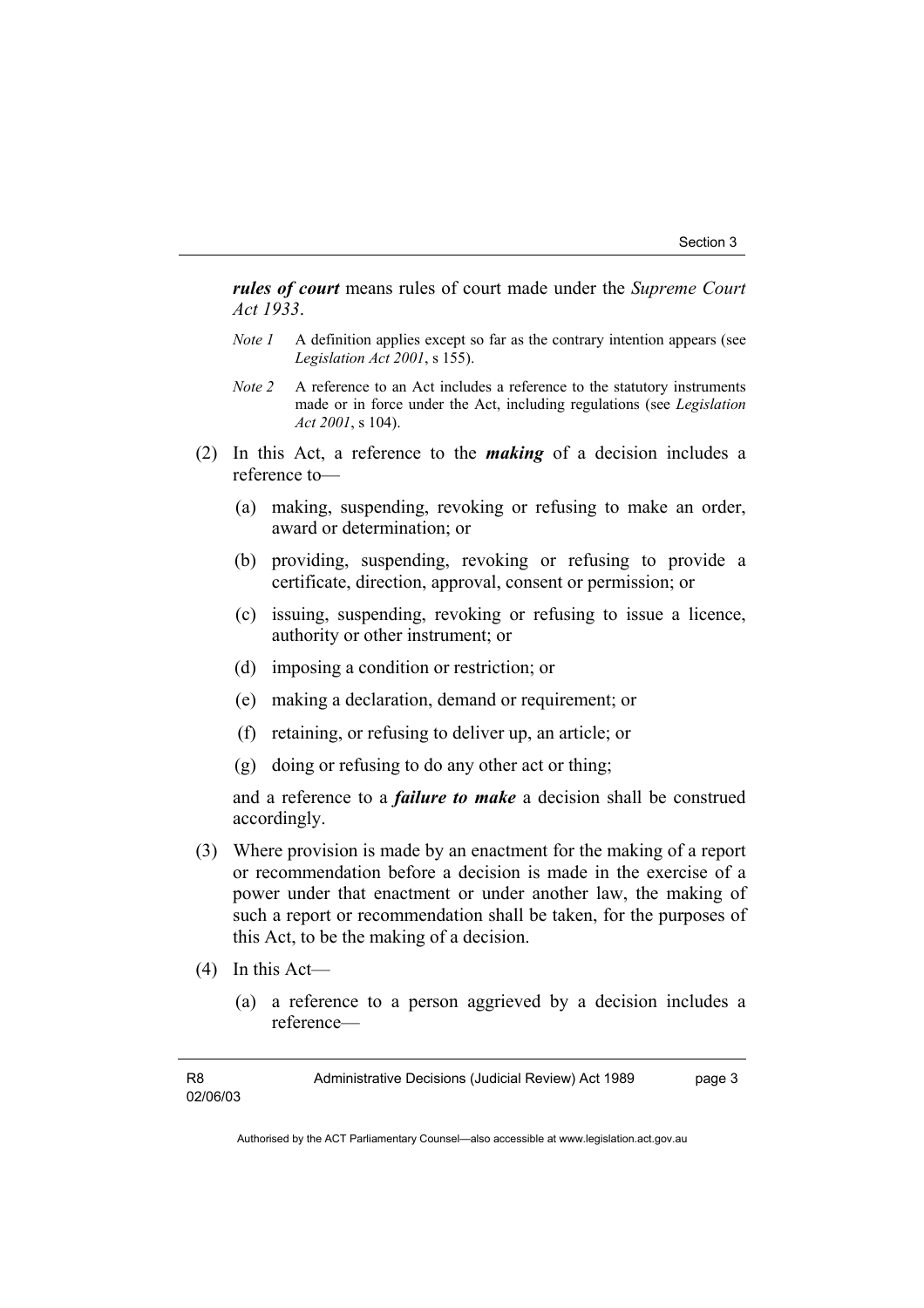- (i) to a person whose interests are adversely affected by the decision; and
- (ii) in the case of a decision by way of the making of a report or recommendation—to a person whose interests would be adversely affected if a decision were, or were not, made in accordance with the report or recommendation; and
- (b) a reference to a person aggrieved by conduct that has been, is being, or is proposed to be engaged in for the purpose of making a decision, or by a failure to make a decision, includes a reference to a person whose interests are, or would be, adversely affected by the conduct or failure; and
- (c) a reference to conduct engaged in for the purpose of making a decision includes a reference to the doing of any act or thing preparatory to the making of the decision, including the taking of evidence or the holding of an inquiry or investigation.
- (5) For the purposes of a schedule—
	- (a) a decision made, proposed to be made or required to be made by a person acting as the delegate of another person, or by a person otherwise lawfully authorised to act on behalf of another person, shall be taken to be a decision by that other person; and
	- (b) a decision made, proposed to be made or required to be made by a person for the time being acting in, or performing any of the duties of, an office or appointment shall be taken to be a decision by the holder of that office or appointment.
- (6) Where a person has nominated an address in Australia at which documents may be served on the person, a document or statement that is required by this Act to be given to the person may be sent to that address.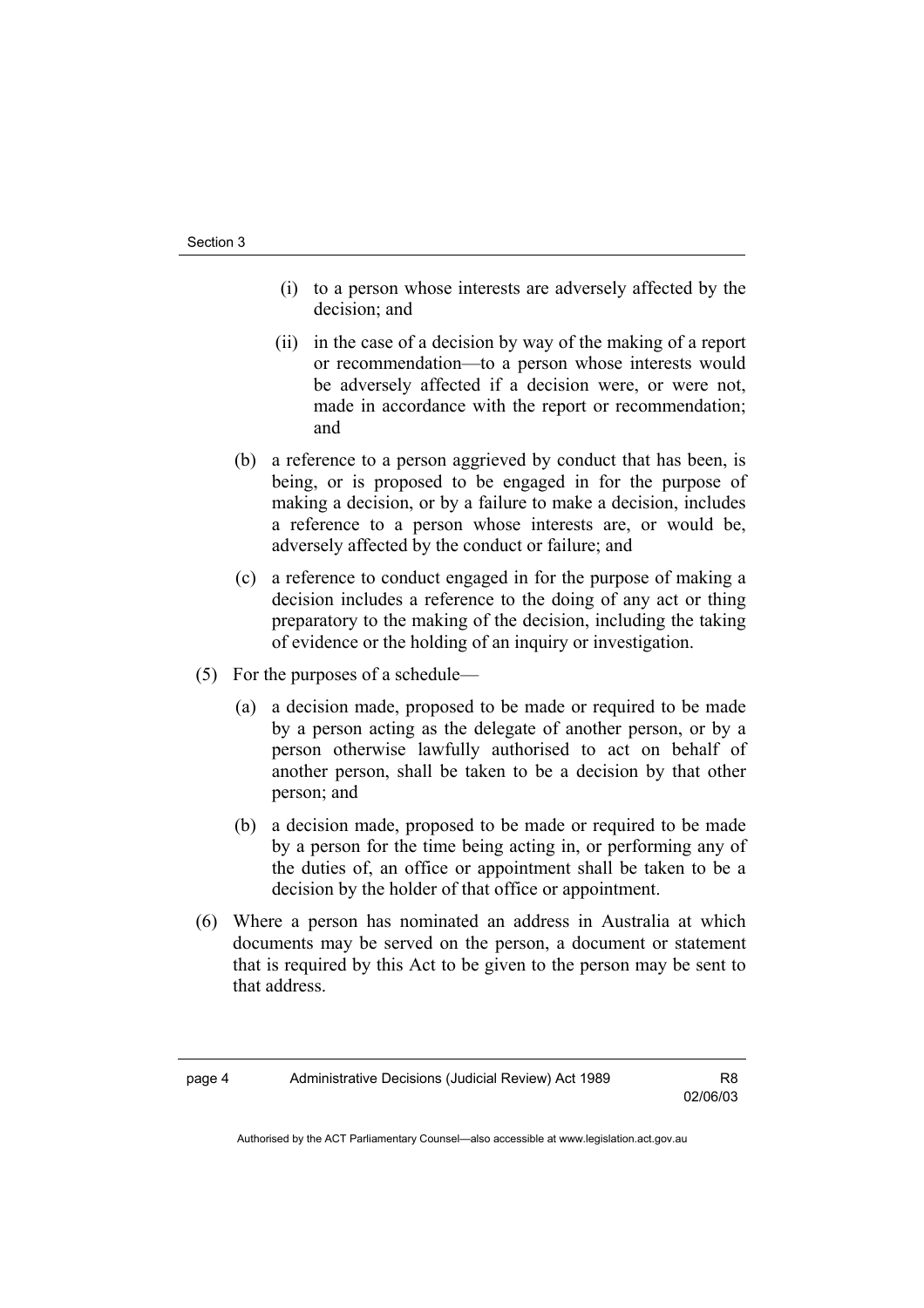### **4 Act to operate notwithstanding anything in existing laws**

This Act has effect notwithstanding anything contained in any enactment in force at the commencement of this Act.

#### **5 Applications for review of decisions**

- (1) A person who is aggrieved by a decision to which this Act applies that is made after the commencement of this Act may apply to the Supreme Court for an order of review in respect of the decision on any 1 or more of the following grounds:
	- (a) that a breach of the rules of natural justice occurred in connection with the making of the decision;
	- (b) that procedures that were required by law to be observed in connection with the making of the decision were not observed;
	- (c) that the person who purported to make the decision did not have jurisdiction to make the decision;
	- (d) that the decision was not authorised by the enactment under which it was purported to be made;
	- (e) that the making of the decision was an improper exercise of the power conferred by the enactment under which it was purported to be made;
	- (f) that the decision involved an error of law, whether or not the error appears on the record of the decision;
	- (g) that the decision was induced or affected by fraud;
	- (h) that there was no evidence or other material to justify the making of the decision;
	- (j) that the decision was otherwise contrary to law.
- (2) The reference in subsection (1) (e) to an *improper exercise* of a power includes a reference to—

Administrative Decisions (Judicial Review) Act 1989 page 5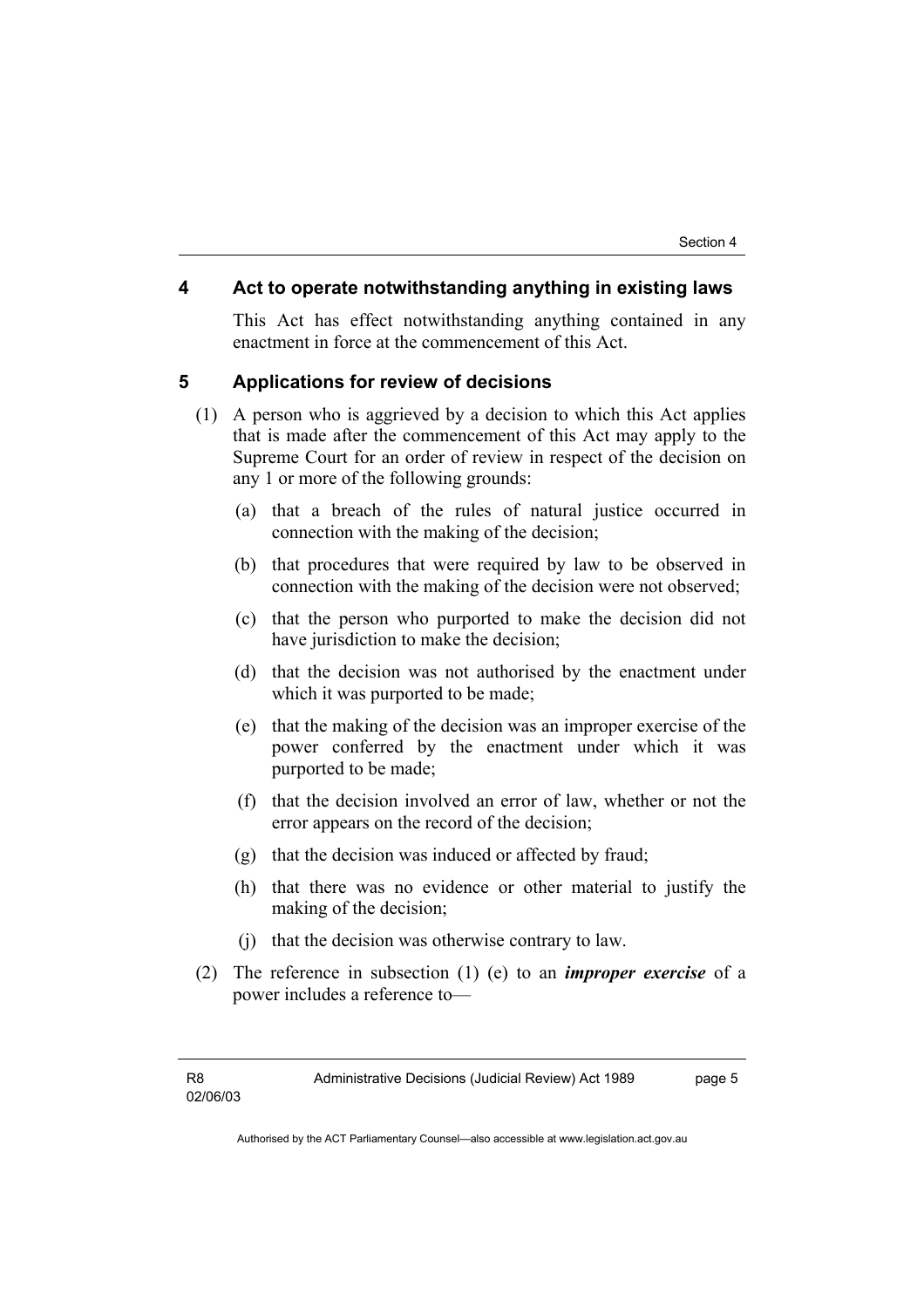- (a) taking an irrelevant consideration into account in the exercise of a power; and
- (b) failing to take a relevant consideration into account in the exercise of a power; and
- (c) an exercise of a power for a purpose other than a purpose for which the power is conferred; and
- (d) an exercise of a discretionary power in bad faith; and
- (e) an exercise of a personal discretionary power at the direction or behest of another person; and
- (f) an exercise of a discretionary power in accordance with a rule or policy without regard to the merits of the particular case; and
- (g) an exercise of a power that is so unreasonable that no reasonable person could have so exercised the power; and
- (h) an exercise of a power in such a way that the result of the exercise of the power is uncertain; and
- (j) any other exercise of a power in a way that constitutes abuse of the power.
- (3) The ground specified in subsection (1) (h) shall not be taken to be made out unless—
	- (a) the person who made the decision was required by law to reach that decision only if a particular matter was established, and there was no evidence or other material (including facts of which he or she was entitled to take notice) from which he or she could reasonably be satisfied that the matter was established; or
	- (b) the person who made the decision based the decision on the existence of a particular fact, and that fact did not exist.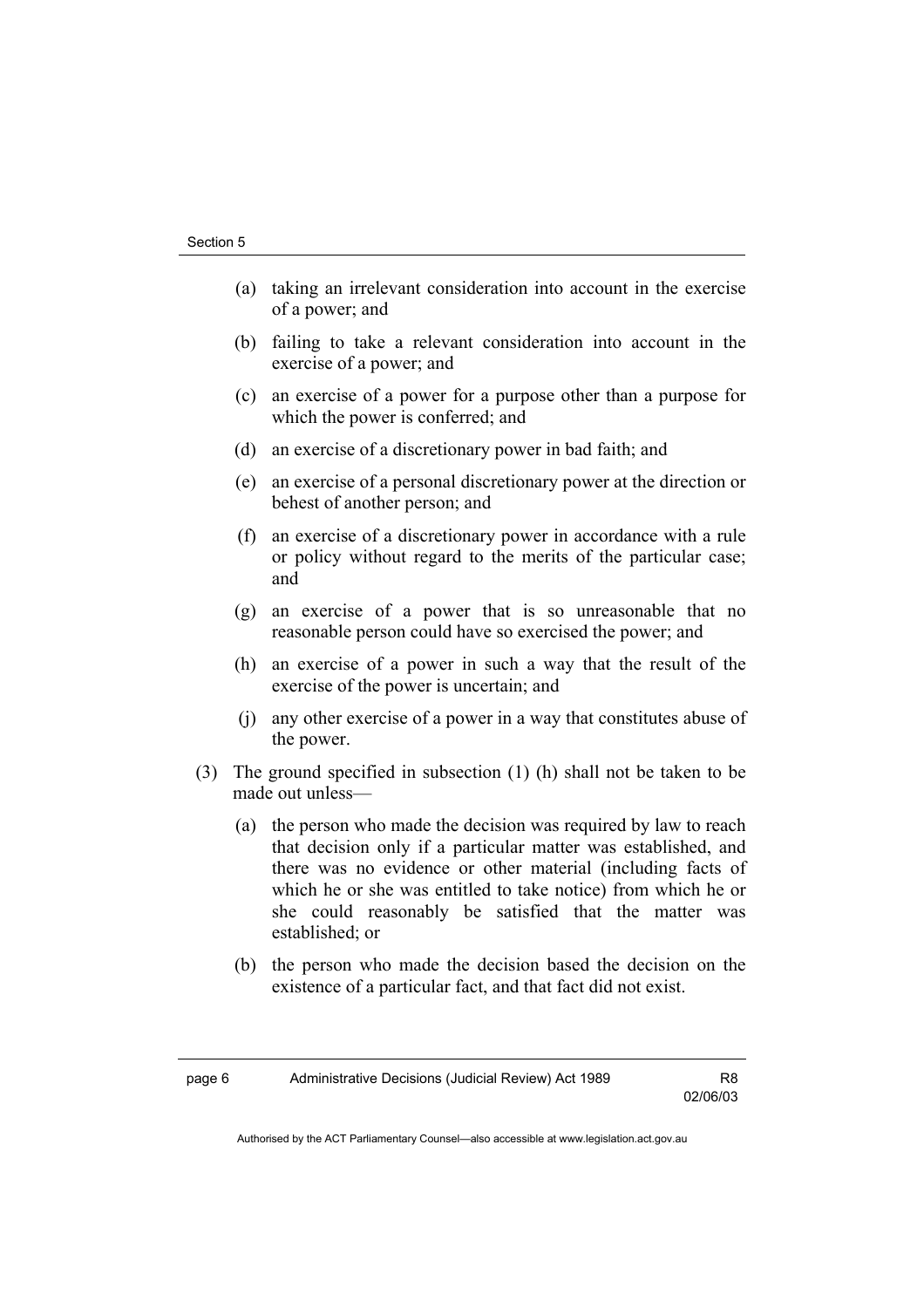# **6 Applications for review of conduct related to making of decisions**

- (1) Where a person has engaged, is engaging, or proposes to engage, in conduct for the purpose of making a decision to which this Act applies, a person who is aggrieved by the conduct may apply to the Supreme Court for an order of review in respect of the conduct on any 1 or more of the following grounds:
	- (a) that a breach of the rules of natural justice has occurred, is occurring, or is likely to occur, in connection with the conduct;
	- (b) that procedures that are required by law to be observed in respect of the conduct have not been, are not being, or are likely not to be, observed;
	- (c) that the person who has engaged, is engaging, or proposes to engage, in the conduct does not have jurisdiction to make the proposed decision;
	- (d) that the enactment under which the decision is proposed to be made does not authorise the making of the proposed decision;
	- (e) that the making of the proposed decision would be an improper exercise of the power conferred by the enactment under which the decision is proposed to be made;
	- (f) that an error of law had been, is being, or is likely to be, committed in the course of the conduct or is likely to be committed in the making of the proposed decision;
	- (g) that fraud has taken place, is taking place, or is likely to take place, in the course of the conduct;
	- (h) that there is no evidence or other material to justify the making of the proposed decision;
	- (j) that the making of the proposed decision would be otherwise contrary to law.

Administrative Decisions (Judicial Review) Act 1989 page 7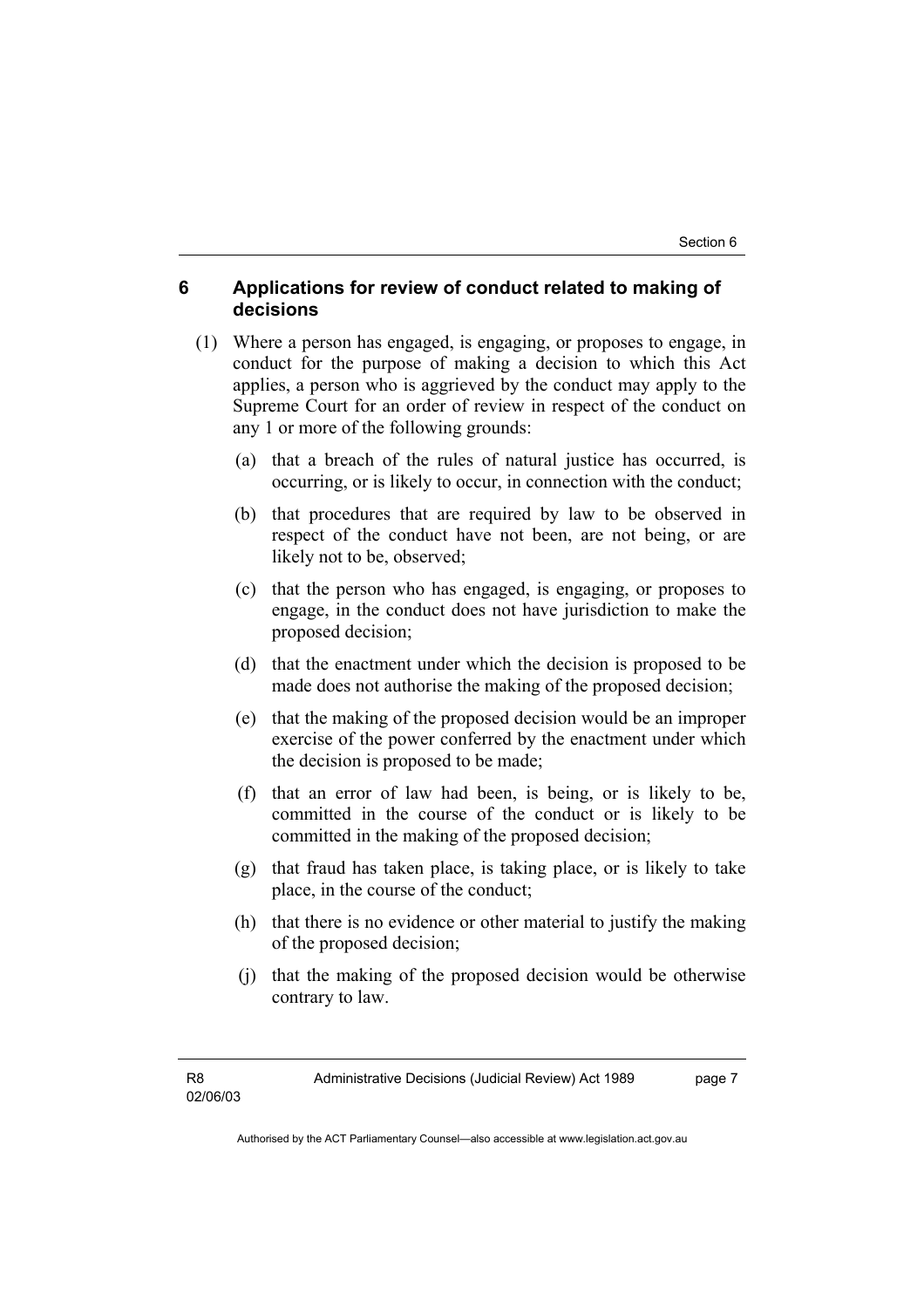- (2) The reference in subsection (1) (e) to an *improper exercise* of a power includes a reference to—
	- (a) taking an irrelevant consideration into account in the exercise of a power; and
	- (b) failing to take a relevant consideration into account in the exercise of a power; and
	- (c) an exercise of a power for a purpose other than a purpose for which the power is conferred; and
	- (d) an exercise of a discretionary power in bad faith; and
	- (e) an exercise of a personal discretionary power at the direction or behest of another person; and
	- (f) an exercise of a discretionary power in accordance with a rule or policy without regard to the merits of the particular case; and
	- (g) an exercise of a power that is so unreasonable that no reasonable person could have so exercised the power; and
	- (h) an exercise of a power in such a way that the result of the exercise of the power is uncertain; and
	- (j) any other exercise of a power in a way that constitutes abuse of the power.
- (3) The ground specified in subsection (1) (h) shall not be taken to be made out unless—
	- (a) the person who proposes to make the decision is required by law to reach that decision only if a particular matter is established, and there is no evidence or other material (including facts of which he or she was entitled to take notice) from which he or she can reasonably be satisfied that the matter is established; or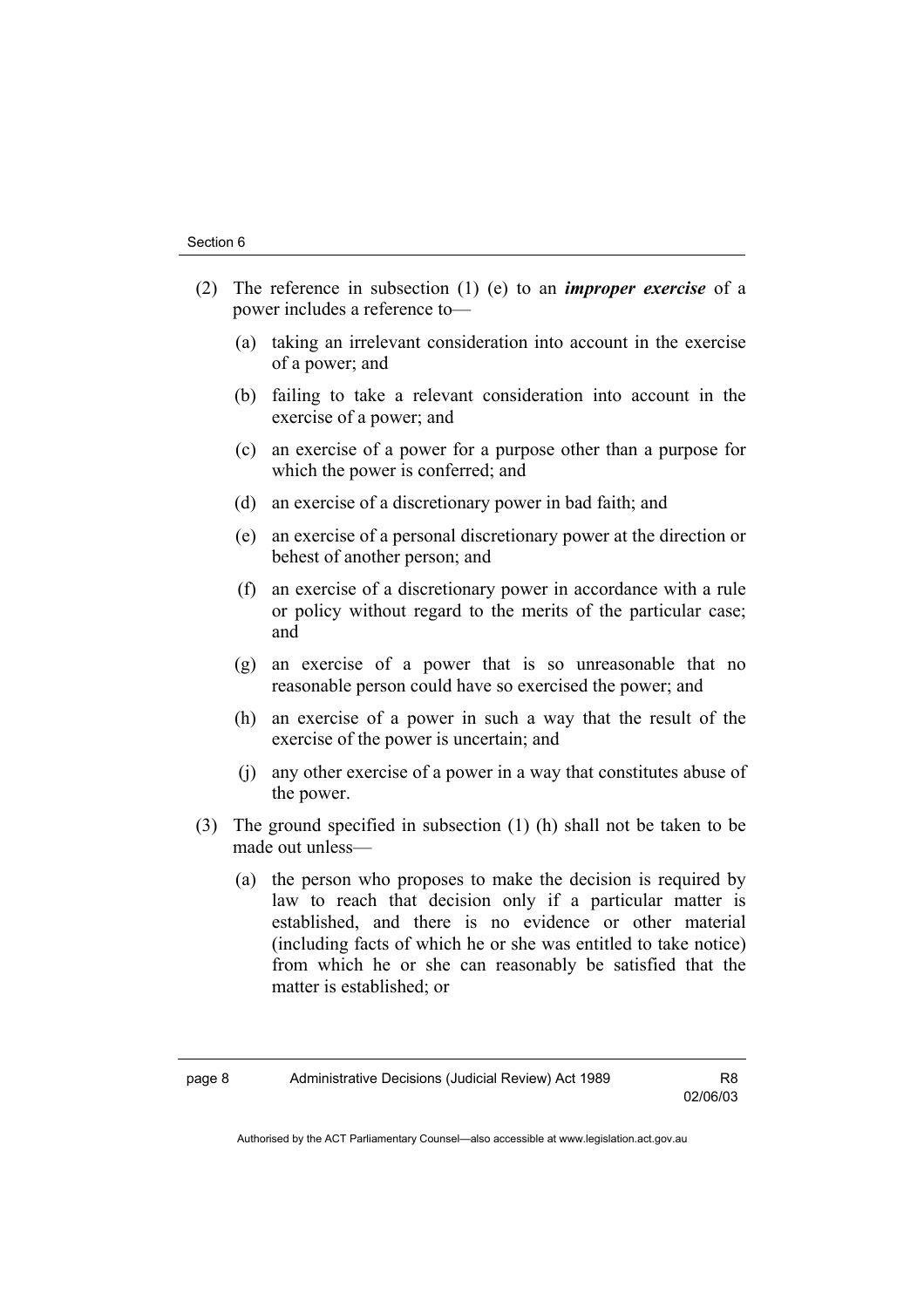(b) the person proposed to make the decision on the basis of the existence of a particular fact, and that fact does not exist.

# **7 Applications in respect of failures to make decisions**

- (1) Where—
	- (a) a person has a duty to make a decision to which this Act applies; and
	- (b) there is no law that prescribes a period within which the person is required to make that decision; and
	- (c) the person has failed to make that decision;

a person who is aggrieved by the failure of the firstmentioned person to make the decision may apply to the Supreme Court for an order of review in respect of the failure to make the decision on the ground that there has been unreasonable delay in making the decision.

- (2) Where—
	- (a) a person has a duty to make a decision to which this Act applies; and
	- (b) a law prescribes a period within which the person is required to make that decision; and
	- (c) the person has failed to make that decision before the end of that period;

a person who is aggrieved by the failure may apply to the Supreme Court for an order of review in respect of the failure to make the decision within that period on the ground that the firstmentioned person has a duty to make the decision notwithstanding that the period has expired.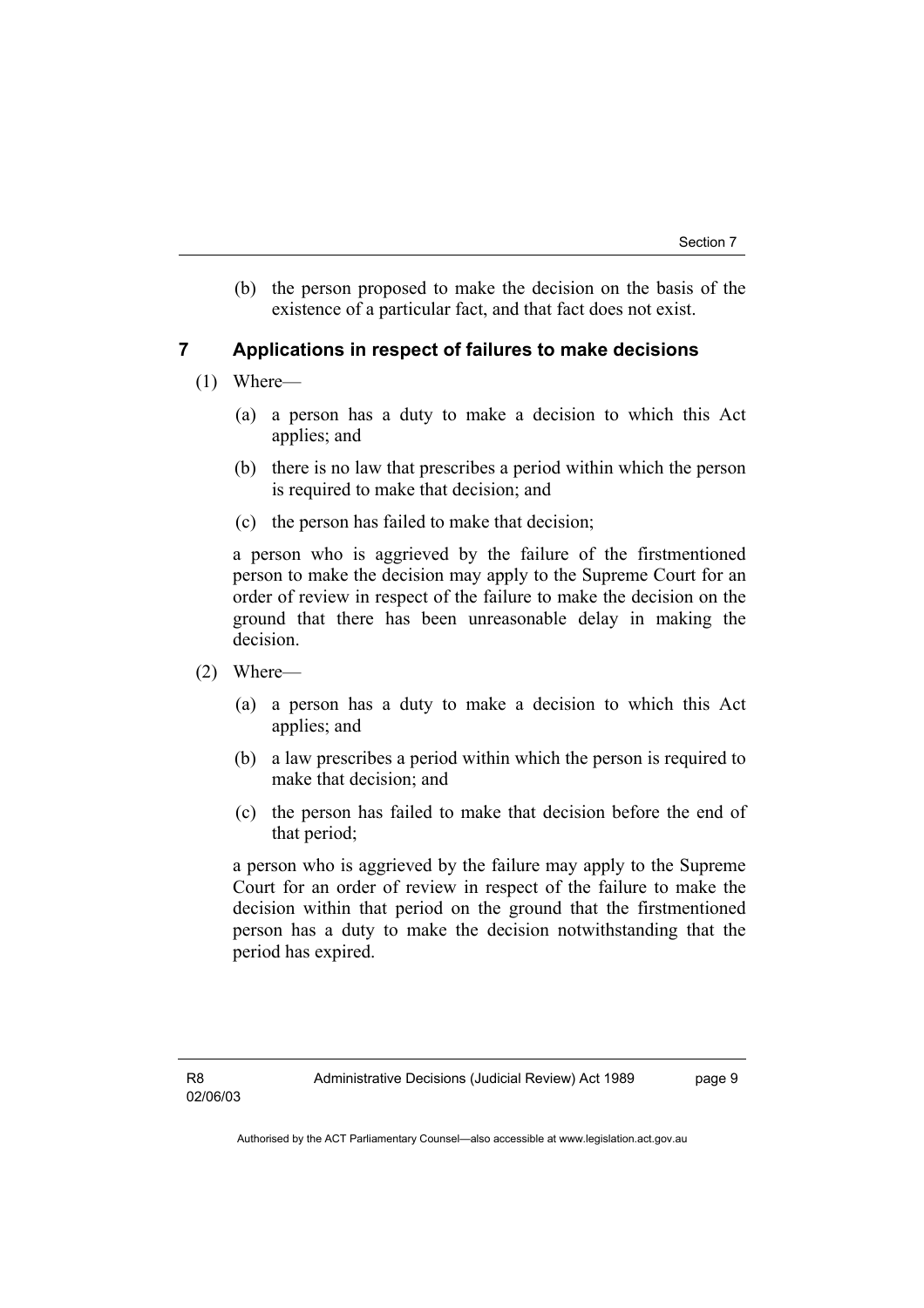### **8 Jurisdiction of Supreme Court**

The Supreme Court has jurisdiction to hear and determine applications made to the Supreme Court under this Act.

## **9 Effect of Act on other rights**

- (1) The rights conferred by sections 5, 6 and 7 on a person to seek a review—
	- (a) are in addition to, and shall not derogate from, the rights of the person to seek a review by other means; and
	- (b) shall be disregarded for the purposes of the *Ombudsman Act 1989*, section 6 (6).
- (2) Notwithstanding subsection (1)—
	- (a) the Supreme Court or any other court may, in a proceeding instituted otherwise than under this Act, refuse to grant an application for review in relation to a matter if an application for review of that matter has been made to the Supreme Court under section 5, 6 or 7; and
	- (b) the Supreme Court may, in its discretion, refuse to grant an application for review of a matter under section 5, 6 or 7 if—
		- (i) the applicant has sought a review by a court including the Supreme Court of the matter otherwise than under this Act; or
		- (ii) adequate provision is made by a law other than this Act under which the applicant is entitled to seek a review of that matter; or
		- (iii) the matter to which the application relates arises under the *Land (Planning and Environment) Act 1991* or the *Heritage Objects Act 1991* and is a matter being reviewed, or for which application has been made for review, under a law other than this Act, whether on the

02/06/03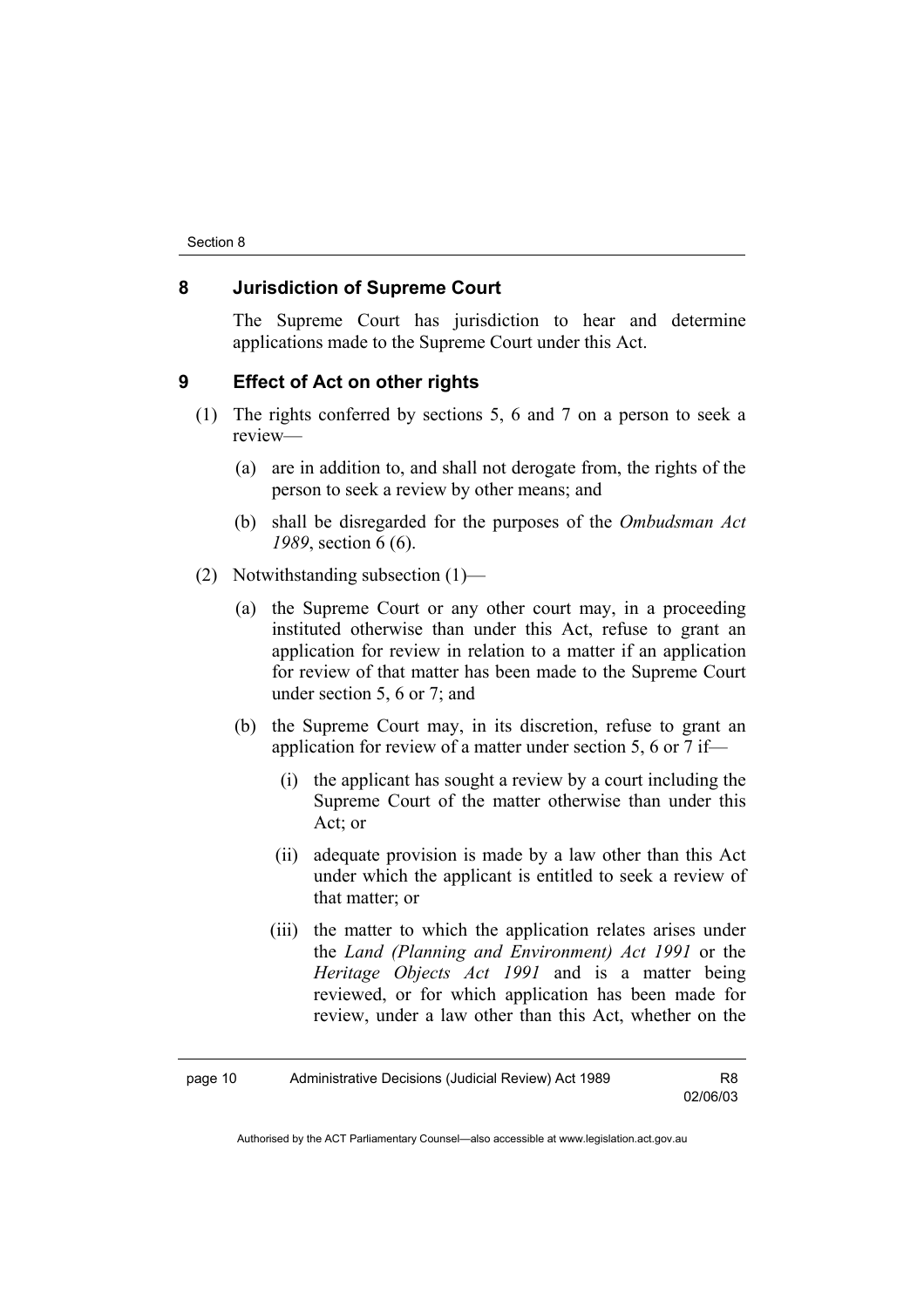application of the person who has made application to the Supreme Court for review of the matter under this Act or any other person.

(3) In this section:

*review* includes a review by way of reconsideration, rehearing, appeal, the grant of an injunction or of a prerogative or statutory writ or the making of a declaratory or other order.

# **10 Manner of making applications**

- (1) An application to the Supreme Court for an order of review—
	- (a) shall be made in such manner as is prescribed by rules of court; and
	- (b) shall set out the grounds of the application; and
	- (c) shall be lodged with the registry of the Supreme Court and, in the case of an application in relation to a decision the terms of which were recorded in writing and set out in a document that was provided to the applicant, including such a decision that a person purported to make after the end of the period within which it was required to be made, shall be so lodged within the application period or within such further time as the Supreme Court (whether before or after the end of the application period) allows.
- (2) Any other application to the Supreme Court under this Act shall be made as prescribed by rules of court.
- (3) The application period for the purposes of subsection (1) (c) is the period commencing on the day on which the decision is made and ending on the 28th day after—
	- (a) if the decision sets out the findings on material questions of fact, refers to the evidence or other material on which those findings were based and gives the reasons for the decision—

Administrative Decisions (Judicial Review) Act 1989 page 11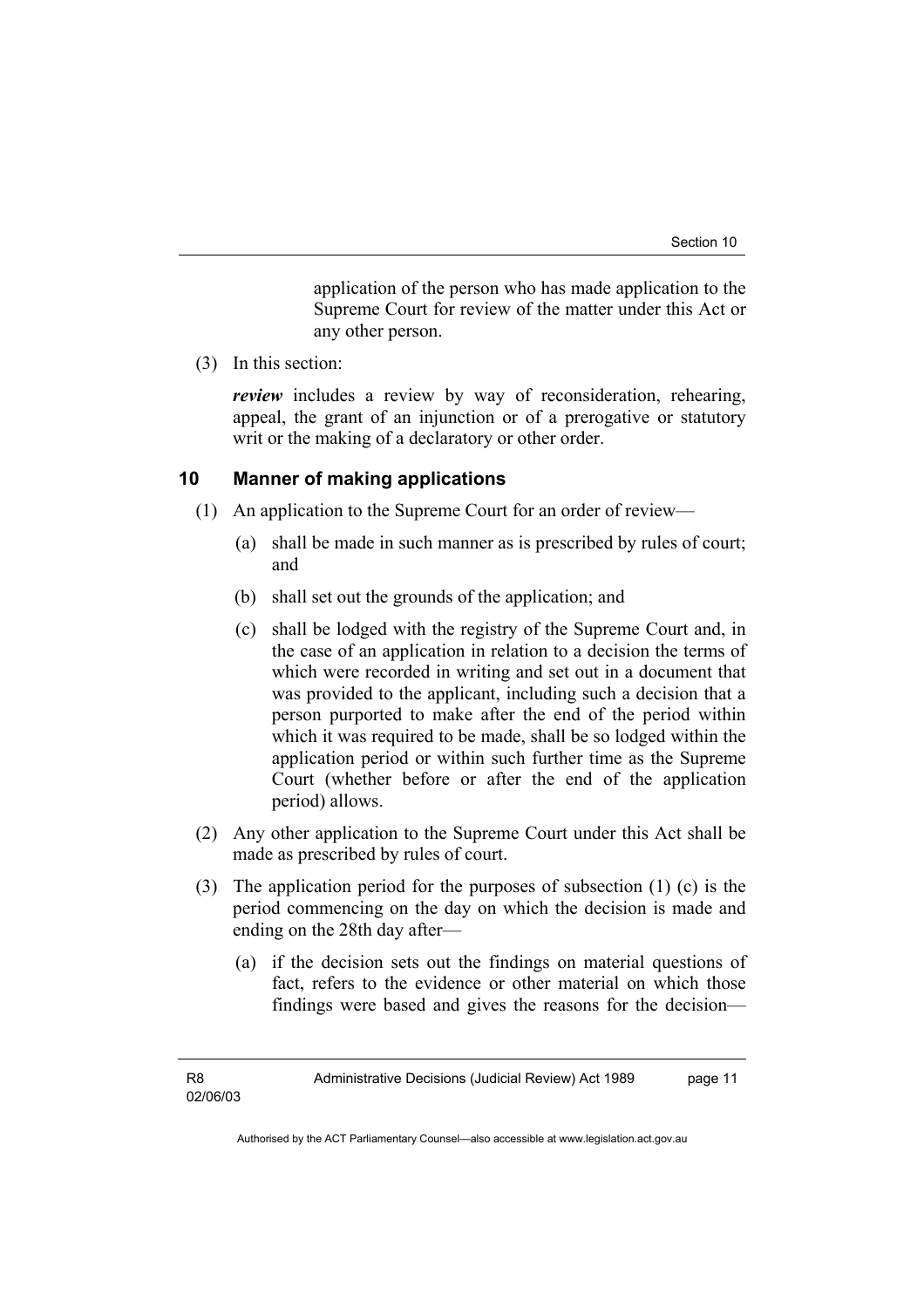the day on which a document setting out the terms of the decision is provided to the applicant; or

- (b) in any other case—
	- (i) if a statement in writing setting out those findings, referring to that evidence or other material and giving those reasons is provided to the applicant otherwise than under section 13 (1) not later than the 28th day after the day on which a document setting out the terms of the decision is provided to the applicant—the day on which the statement is so provided; or
	- (ii) if the applicant, in accordance with section 13 (1), requests the person who made the decision to provide a statement as mentioned in that subsection—the day on which the statement is provided, the applicant is notified in accordance with section 13 (3) that the applicant was not entitled to make the request, the Supreme Court makes an order under section 13 (5) declaring that the applicant was not entitled to make the request or the applicant is notified in accordance with section 14 (3) or 15 (4) that the statement will not be provided; or
	- (iii) in any other case—the day on which a document setting out the terms of the decision is provided to the applicant.
- (4) Where—
	- (a) no period is prescribed for the making of applications for orders of review in relation to a particular decision; or
	- (b) no period is prescribed for the making of an application by a particular person for an order of review in relation to a particular decision;

the Supreme Court may refuse to entertain an application for an order of review in relation to the decision, or refuse to entertain an application by the person, as the case may be, if the Supreme Court

02/06/03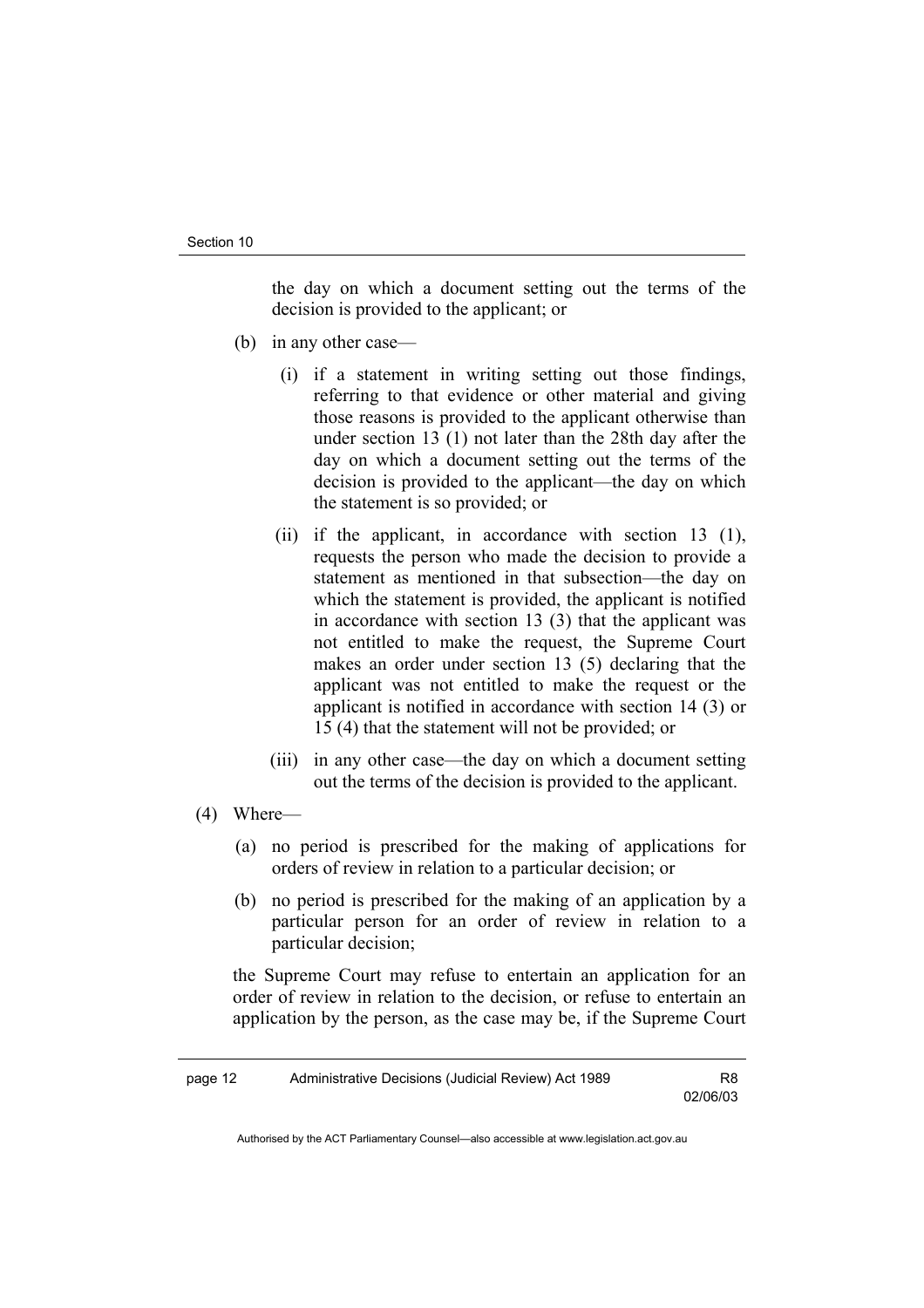is of the opinion that the application was not made within a reasonable time after the decision was made.

- (5) In forming an opinion for the purposes of subsection (4), the Supreme Court shall have regard to—
	- (a) the time when the applicant became aware of the making of the decision; and
	- (b) if subsection (4) (b) applies—any period prescribed for the making by another person of an application for an order of review in relation to the decision; and
	- (c) such other matters as it considers relevant.
- (6) The applicant for an order of review is not limited to the grounds set out in the application but, if he or she wishes to rely on a ground not so set out, the Supreme Court may direct that the application be amended to specify that ground.
- (7) The rules of court may make provision for and in relation to service on appropriate persons of copies of documents lodged with the registry of the Supreme Court under this Act.
- (8) Strict compliance with rules of court made for the purposes of this section is not required and substantial compliance is sufficient.

# **11 Amendment of documents**

The Supreme Court may, on such terms as it thinks fit, permit a document lodged with the registry of the Supreme Court in connection with an application under this Act to be amended and may, if it thinks fit, direct such a document to be amended in a manner specified by the Supreme Court.

# **12 Application to be made a party to a proceeding**

 (1) A person interested in a decision, conduct or failure in relation to which an application has been made to the Supreme Court under this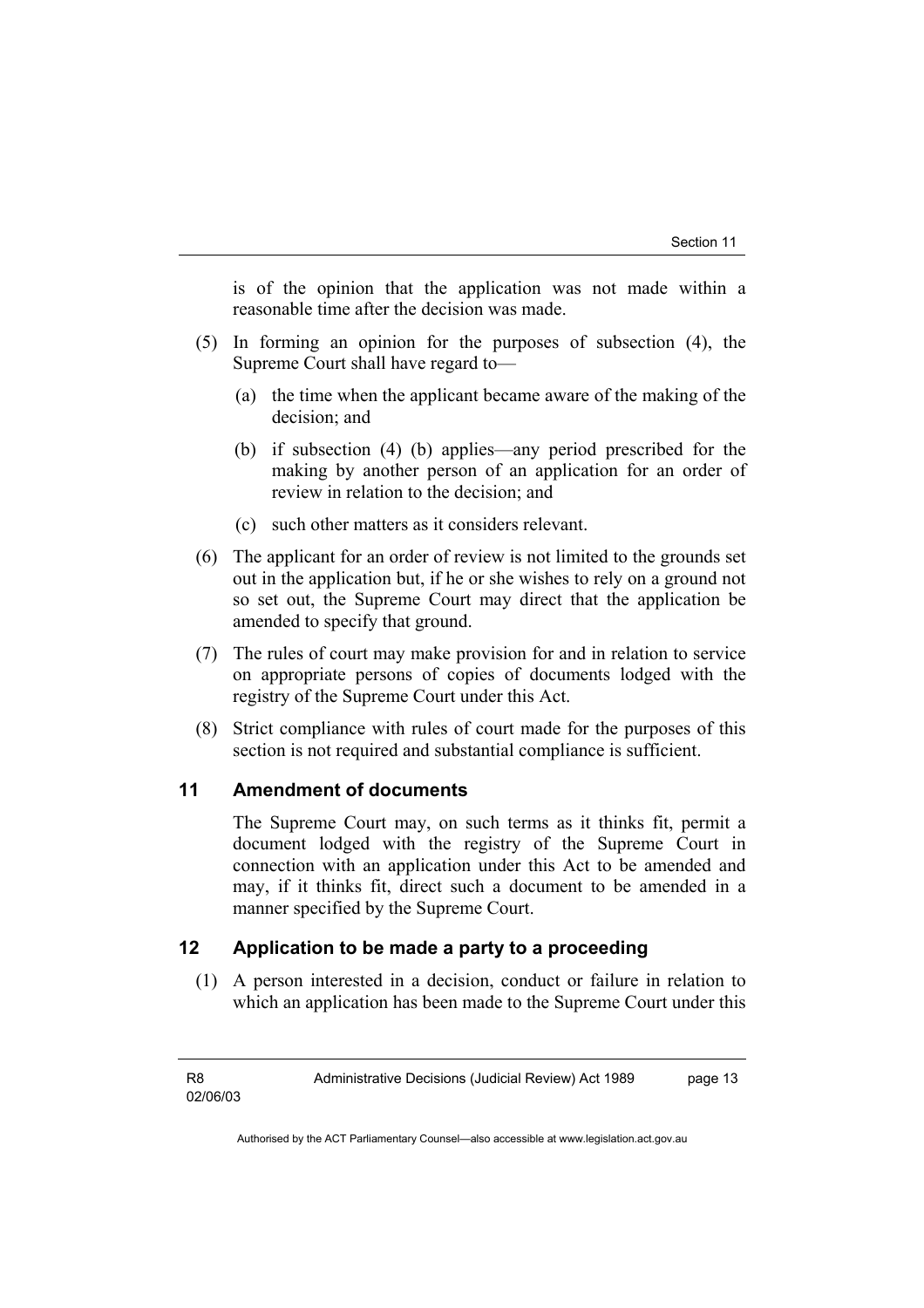Act may apply to the Supreme Court to be made a party to the application.

- (2) The Supreme Court may, in its discretion—
	- (a) grant the application either unconditionally or subject to such conditions as it thinks fit; or
	- (b) refuse the application.

#### **13 Reasons for decision may be obtained**

- (1) Where a person makes a decision to which this section applies, any person who is entitled to make an application to the Supreme Court under section 5 in relation to the decision may, by notice in writing given to the person who made the decision, request the person to provide a statement in writing setting out the findings on material questions of fact, referring to the evidence or other material on which those findings were based and giving the reasons for the decision.
- (2) Where such a request is made, the person who made the decision shall, subject to this section, as soon as practicable and in any event within 28 days after receiving the request, prepare the statement and give it to the person who made the request.
- (3) Where a person to whom such a request is made is of the opinion that the applicant was not entitled to make the request, the firstmentioned person may, within 28 days after receiving the request—
	- (a) provide to the applicant a notice in writing stating that opinion; or
	- (b) apply to the Supreme Court under subsection (5) for an order declaring that applicant was not entitled to make the request.
- (4) Where a person provides a notice under subsection (3), or applies to the Supreme Court under subsection (5), with respect to a request, the person is not required to comply with the request unless—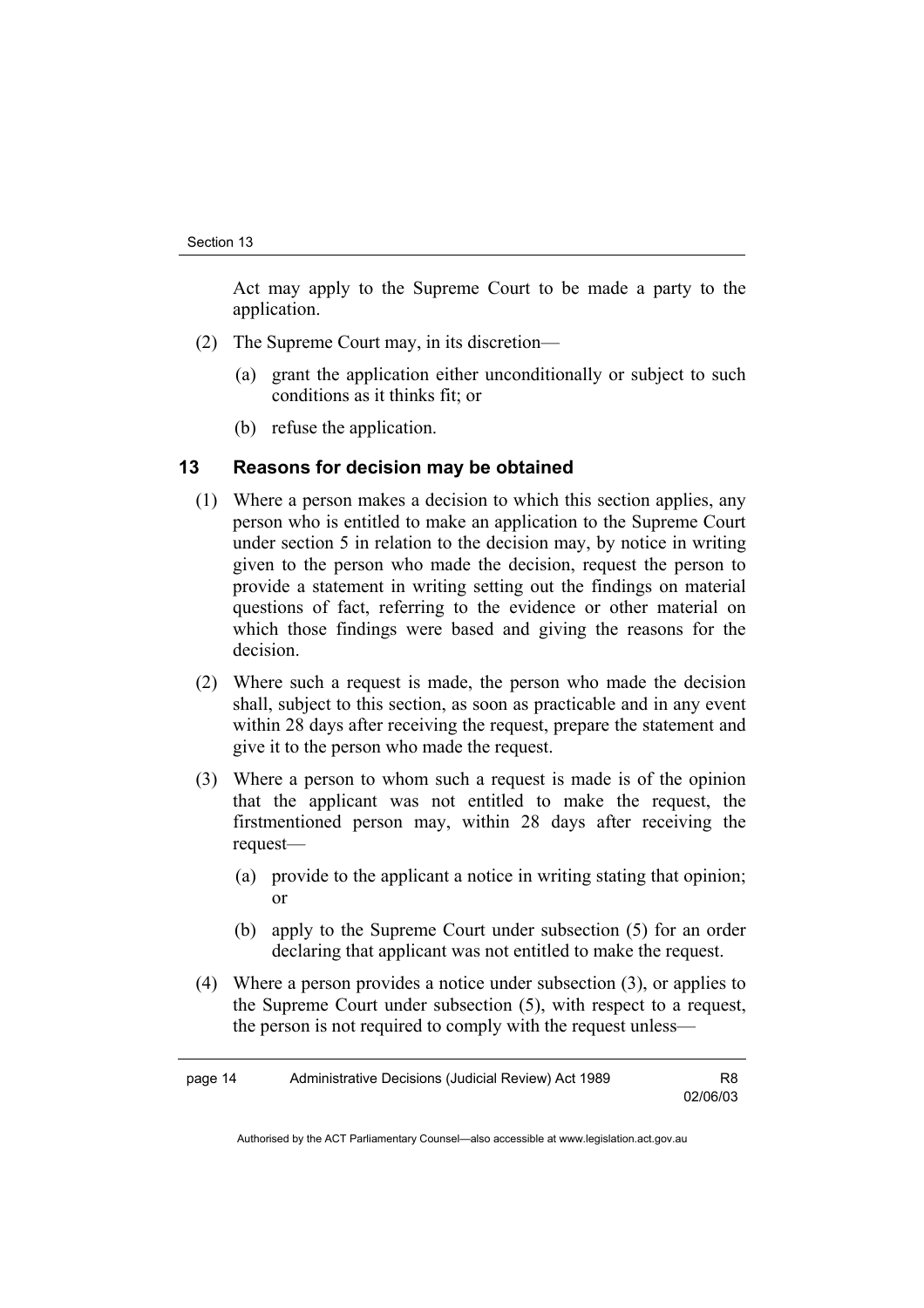- (a) the Supreme Court, on an application under subsection (5), declares that the applicant was entitled to make the request; or
- (b) the person has applied to the Supreme Court under subsection (5) for an order declaring that the applicant was not entitled to make the request and the Supreme Court refuses that application;

and, in either of those cases, the person shall prepare the statement to which the request relates and provide it to the person who made the request within 28 days after the decision of the Supreme Court.

- (5) The Supreme Court may, on the application of—
	- (a) a person to whom a request is made under subsection (1); or
	- (b) a person who has received a notice under subsection (3);

make an order declaring that the person who made the request concerned was, or was not, entitled to make the request.

- (6) A person to whom a request for a statement in relation to a decision is made under subsection (1) may refuse to prepare and provide the statement if—
	- (a) in the case of a decision the terms of which were recorded in writing and set out in a document that was provided to the applicant—the request was not made on or before the 28th day after the day on which that document was so provided; or
	- (b) in any other case—the request was not made within a reasonable time after the decision was made;

and in any such case the person to whom the request was made shall provide to the applicant, within 14 days after receiving the request, a notice in writing stating that the statement will not be provided and giving the reason why the statement will not be so provided.

 (7) For the purposes of subsection (6) (b), a request for a statement in relation to a decision shall be taken to have been made within a reasonable time after the decision was made if the Supreme Court,

R8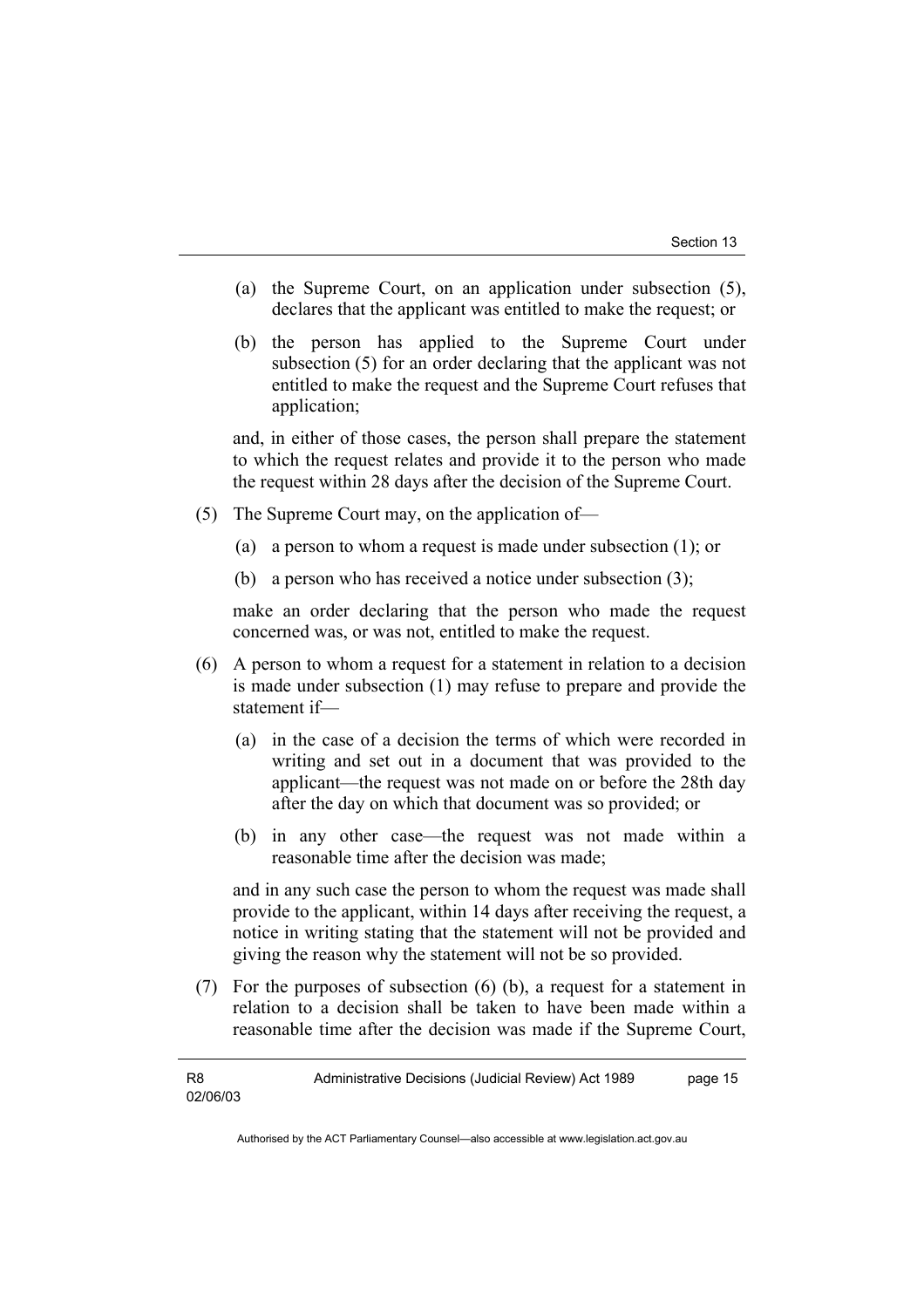on application by the applicant, declares that the request was made within a reasonable time.

- (8) If the Supreme Court, upon application for an order under this subsection made by a person to whom a statement has been provided following a request under subsection (1), considers that the statement does not contain adequate particulars of findings on material questions of fact, an adequate reference to the evidence or other material on which those findings were based or adequate particulars of the reasons for the decision, the Supreme Court may order the person who provided the statement to provide to the person who made the request, within such time as is specified in the order, an additional statement containing further and better particulars in relation to matters specified in the order with respect to those findings, that evidence or other material or those reasons.
- (9) The regulations may declare decisions not to be decisions to which this section applies.
- (10) Regulations made under subsection (9) may specify decisions in any way, whether by reference to the nature or subject matter of the decisions, by reference to the enactment or provision of an enactment under which they are made, by reference to the holder of the office by whom they are made, or otherwise.
- (11) A regulation made under subsection (9) applies only in relation to decisions made after the regulation takes effect.
- (12) In this section:

*decision to which this section applies* means a decision to which this Act applies, other than—

- (a) a decision to which the *Administrative Appeals Tribunal Act 1989*, section 26 applies; or
- (b) a decision that includes, or is accompanied by, a statement setting out findings of facts, a reference to the evidence or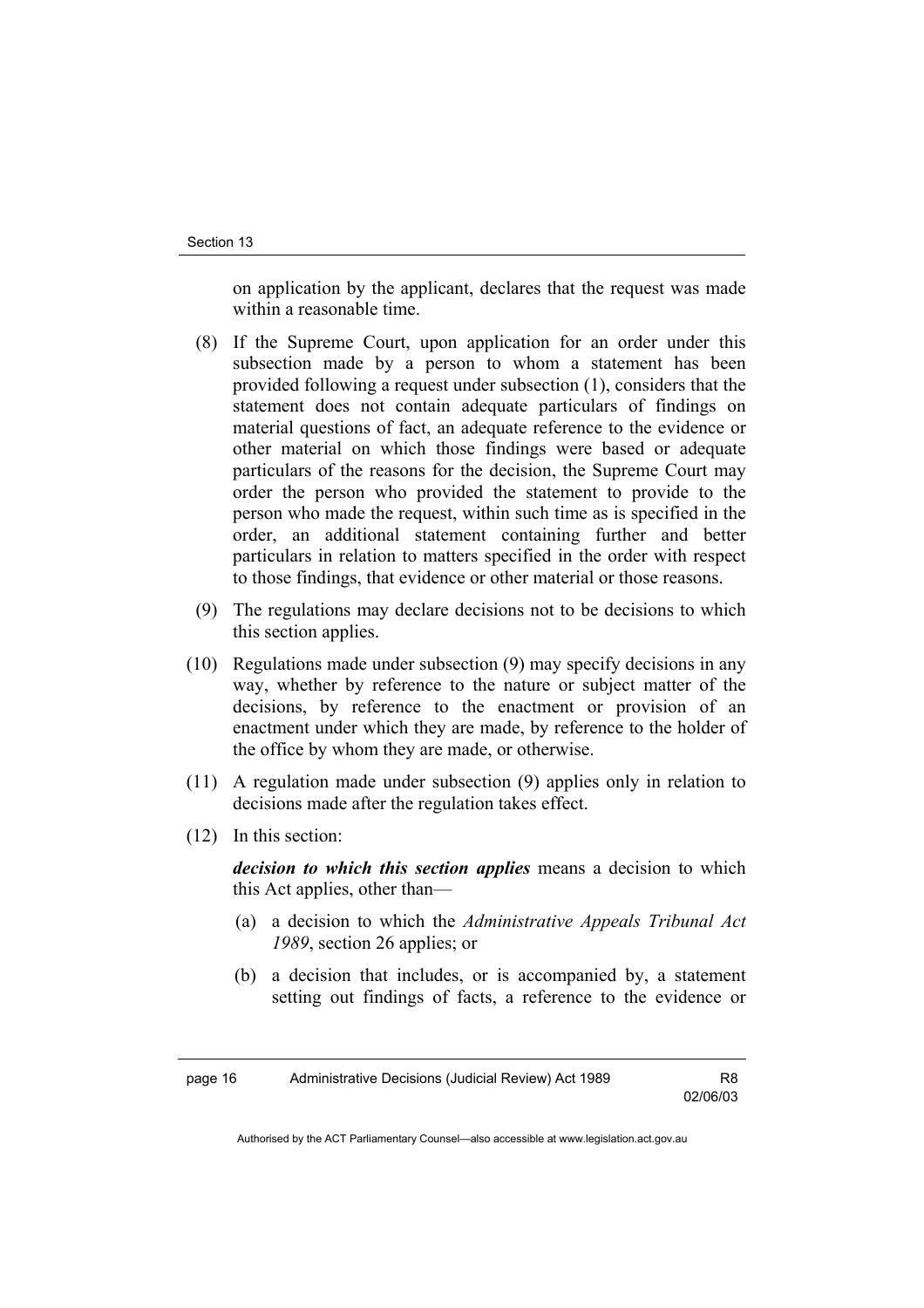other material on which those findings were based and the reasons for the decision; or

(c) a decision to which schedule 2 applies.

#### **14 Certain information not required to be disclosed**

- (1) This section applies in relation to any information to which a request made to a person under section 13 (1) relates, being information that—
	- (a) relates to the personal affairs or business affairs of a person other than the person making the request; and
	- (b) is information—
		- (i) that was supplied in confidence; or
		- (ii) the publication of which would reveal a trade secret; or
		- (iii) that was provided in compliance with a duty imposed by an enactment; or
		- (iv) the providing of which in accordance with the request would be in contravention of an enactment, being an enactment that expressly imposes on the person to whom the request is made a duty not to divulge or communicate to any person, or to persons other than particular persons, or except in prescribed circumstances, information of that kind.
- (2) Where a person has been requested under section 13 (1) to provide a statement to another person—
	- (a) the firstmentioned person is not required to include in the statement any information in relation to which this section applies; and
	- (b) where the statement would be false or misleading if it did not include information of that kind—the firstmentioned person is not required to provide the statement.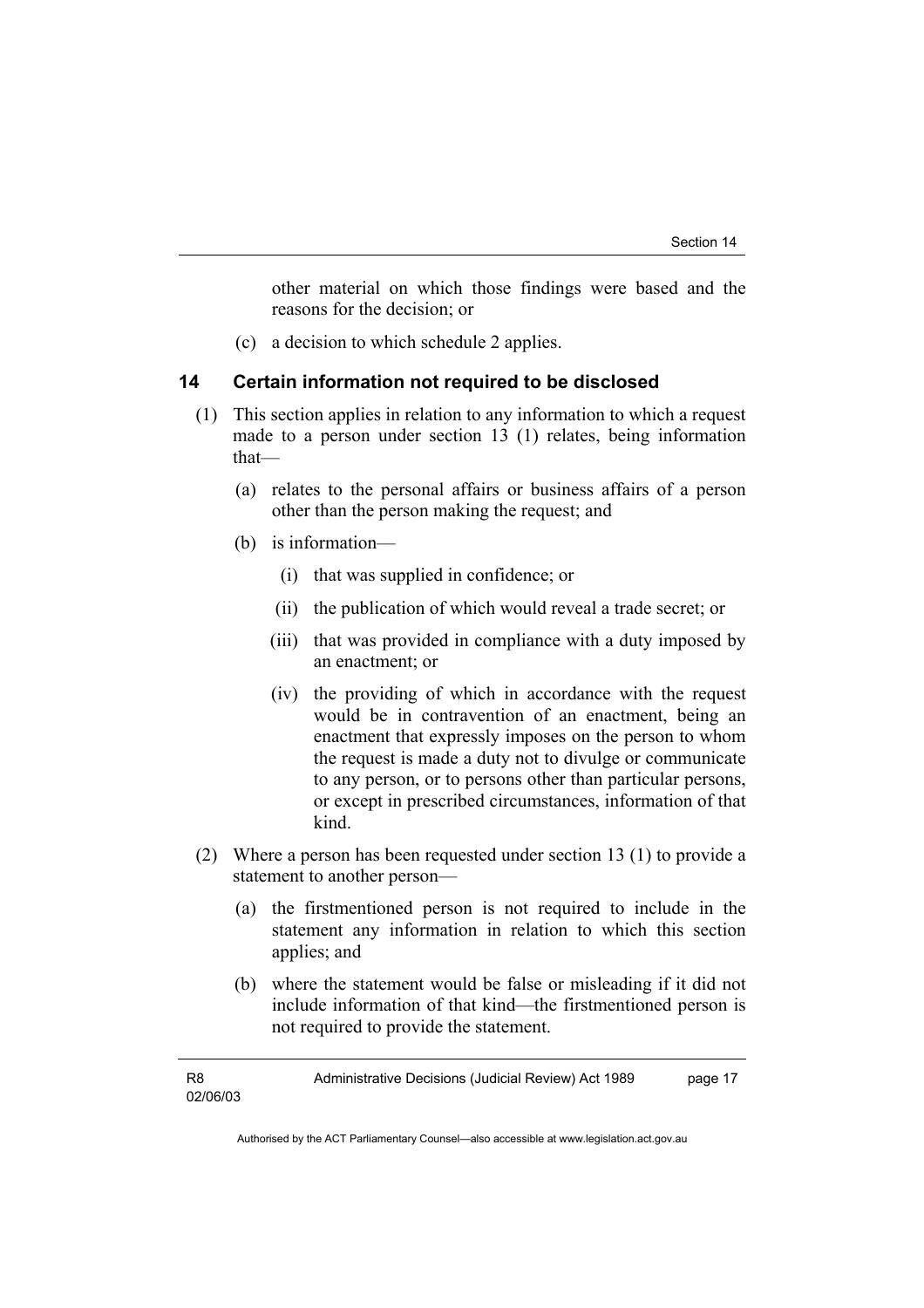- (3) Where, under subsection (2), information is not included in a statement provided by a person or a statement is not provided by a person, the person shall provide a notice in writing to the person who requested the statement—
	- (a) if information is not included in a statement—stating that the information is not so included and giving the reason for not including the information; or
	- (b) if a statement is not provided—stating that the statement will not be provided and giving the reason for not providing the statement.
- (4) Nothing in this section affects the power of the Supreme Court to make an order for the discovery of documents or to require the giving of evidence or the production of documents to the Supreme Court.

# **15 Certification concerning the disclosure of information**

- (1) If the Minister certifies in writing that the disclosure of information concerning a specified matter would be contrary to the public interest—
	- (a) because it would involve the disclosure of deliberations or decisions of the Executive or of a committee of the Executive; or
	- (b) for any other reason specified in the certificate that could form the basis for a claim by the Crown in right of the Territory in a judicial proceeding that the information should not be disclosed;

subsections  $(3)$ ,  $(4)$  and  $(5)$  have effect.

 (2) If the Commonwealth Attorney-General certifies in writing that the disclosure of information concerning a specified matter would be contrary to the public interest—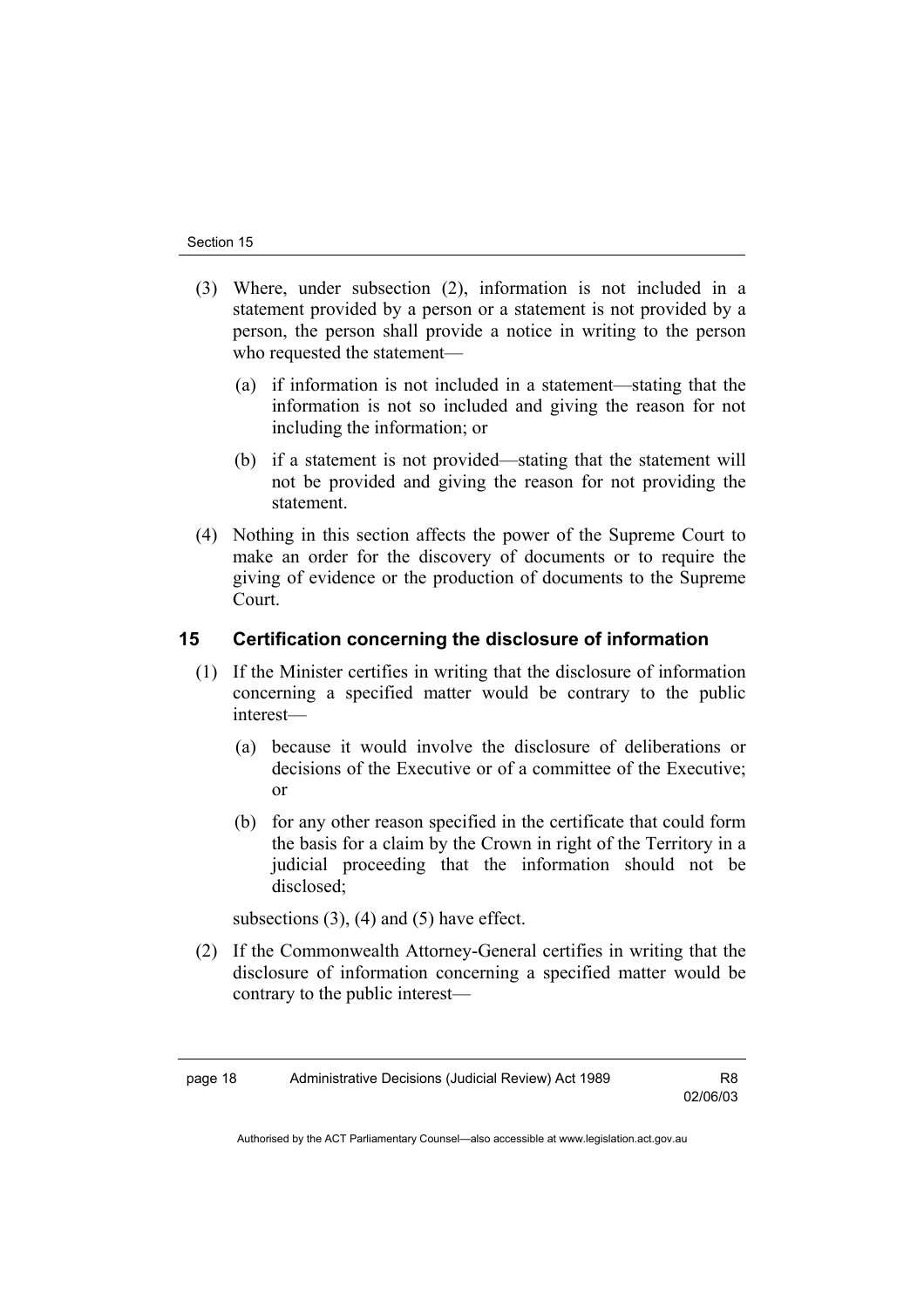- (a) because it would prejudice the security, defence or international relations of the Commonwealth; or
- (b) because it would involve the disclosure of deliberations or decisions of the Commonwealth Cabinet or of a committee of the Cabinet; or
- (c) for any other reason specified in the certificate that could form the basis for a claim by the Crown in right of the Commonwealth in a judicial proceeding that the information should not be disclosed;

subsections  $(3)$ ,  $(4)$  and  $(5)$  have effect.

- (3) Where a person has been requested under section 13 to provide a statement to another person—
	- (a) the firstmentioned person is not required to include in the statement any information in respect of which a certificate has been provided under subsection (1) or (2); and
	- (b) where the statement would be false or misleading if it did not include information of that kind—the firstmentioned person is not required to provide the statement.
- (4) Where, under subsection (3), information is not included in a statement provided by a person or a statement is not provided by a person, the person shall provide a notice in writing to the person who requested the statement—
	- (a) if information is not included in a statement—stating that the information is not so included and giving the reason for not including the information; or
	- (b) if a statement is not provided—stating that the statement will not be provided and giving the reason for not providing the statement.
- (5) Nothing in this section affects the power of the Supreme Court to make an order for the discovery of documents or to require the

Administrative Decisions (Judicial Review) Act 1989 page 19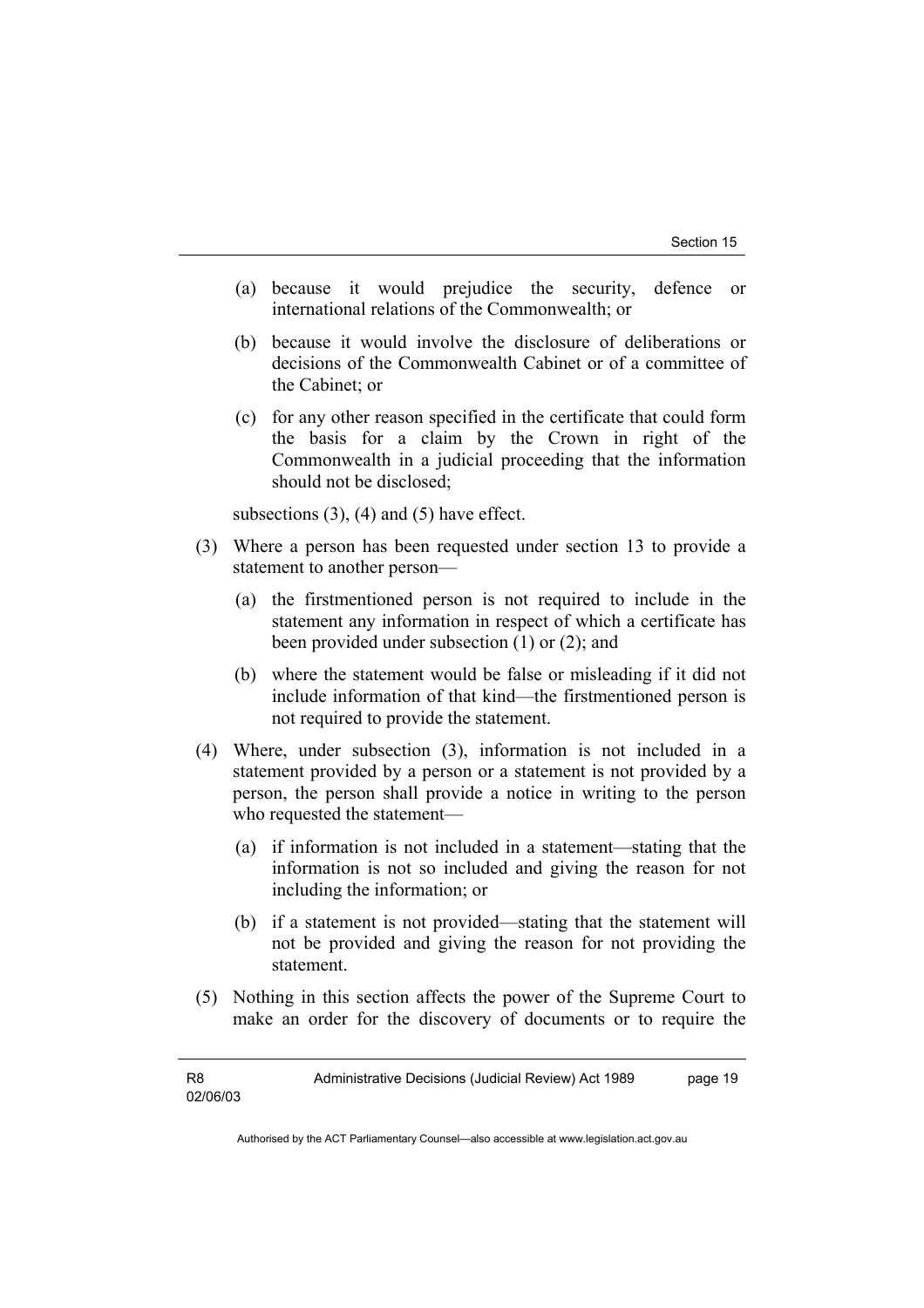giving of evidence or the production of documents to the Supreme Court.

# **16 Stay of proceedings**

- (1) The making of an application to the Supreme Court under section 5 in relation to a decision does not affect the operation of the decision or prevent the implementation of the decision, but—
	- (a) the Supreme Court may, by order, on such conditions (if any) as the Supreme Court determines, suspend the operation of the decision; and
	- (b) the Supreme Court may order, on such conditions (if any) as the Supreme Court determines, a stay of all or any proceedings under the decision.
- (2) The Supreme Court may make an order under subsection (1) on the Supreme Court's own motion or on the application of the person who made the application under section 5.

# **17 Powers of the Supreme Court in respect of applications for order of review**

- (1) On an application for an order of review in respect of a decision, the Supreme Court may, in its discretion, make all or any of the following orders:
	- (a) an order quashing or setting aside the decision, or a part of the decision, with effect from the date of the order or from such earlier or later date as the Supreme Court specifies;
	- (b) an order referring the matter to which the decision relates to the person who made the decision for further consideration, subject to such directions as the Supreme Court thinks fit;
	- (c) an order declaring the rights of the parties in respect of any matter to which the decision relates;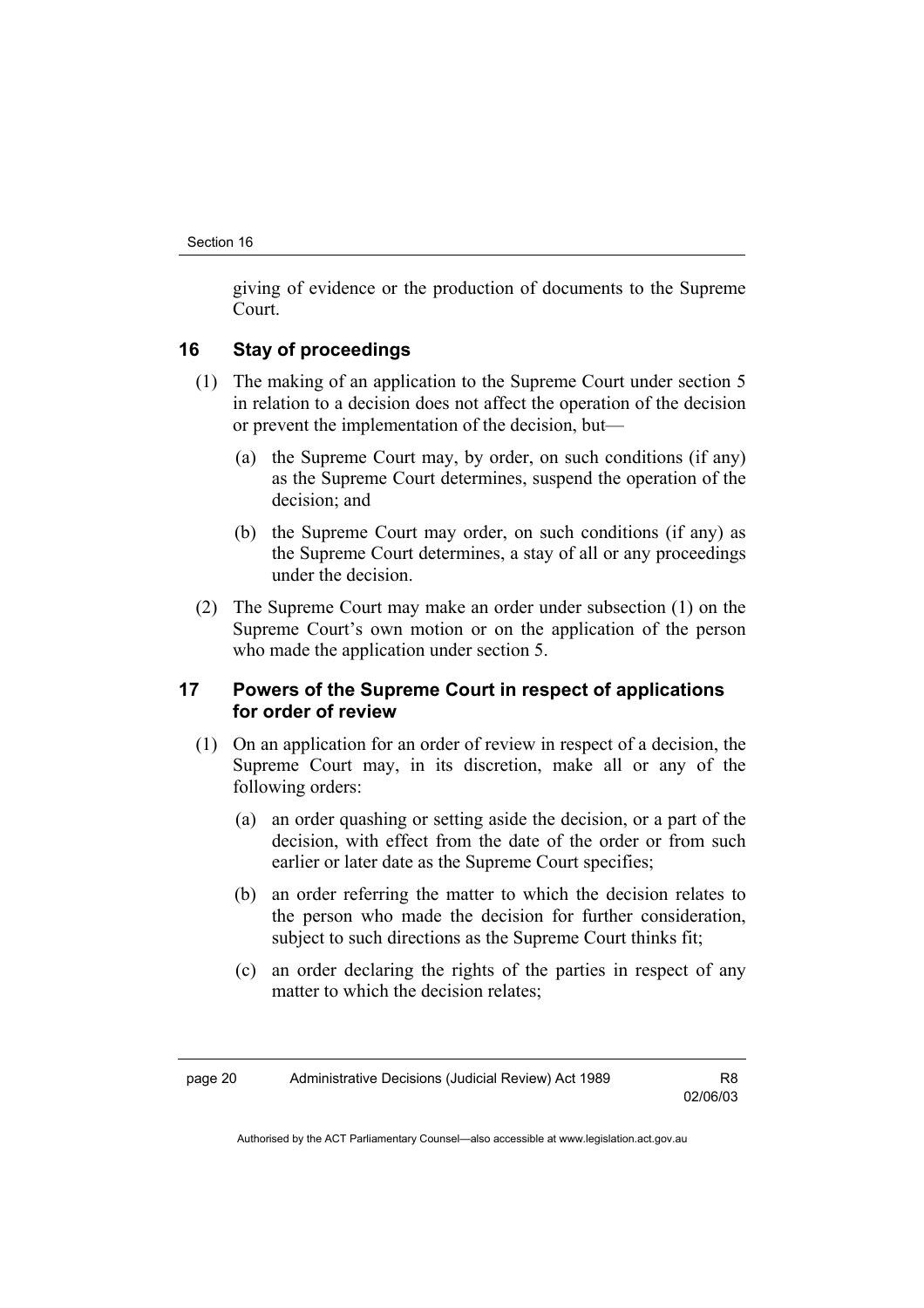- (d) an order directing any of the parties to do, or to refrain from doing, any act or thing in order to do justice between the parties.
- (2) On an application for an order of review in respect of conduct that has been, is being, or is proposed to be, engaged in for the purpose of the making of a decision, the Supreme Court may, in its discretion, make either or both of the following orders:
	- (a) an order declaring the rights of the parties in respect of any matter to which the conduct relates;
	- (b) an order directing any of the parties to do, or to refrain from doing, any act or thing in order to do justice between the parties.
- (3) On an application for an order of review in respect of a failure to make a decision, or in respect of a failure to make a decision within the period within which the decision was required to be made, the Supreme Court may, in its discretion, make all or any of the following orders:
	- (a) an order directing the making of the decision;
	- (b) an order declaring the rights of the parties in relation to the making of the decision;
	- (c) an order directing any of the parties to do, or to refrain from doing, any act or thing in order to do justice between the parties.
- (4) The Supreme Court may at any time, of its own motion or on the application of any party, revoke, vary, or suspend the operation of any order made by it under this section.

# **18 Change in person holding, or performing the duties of, an office**

Where—

Administrative Decisions (Judicial Review) Act 1989 page 21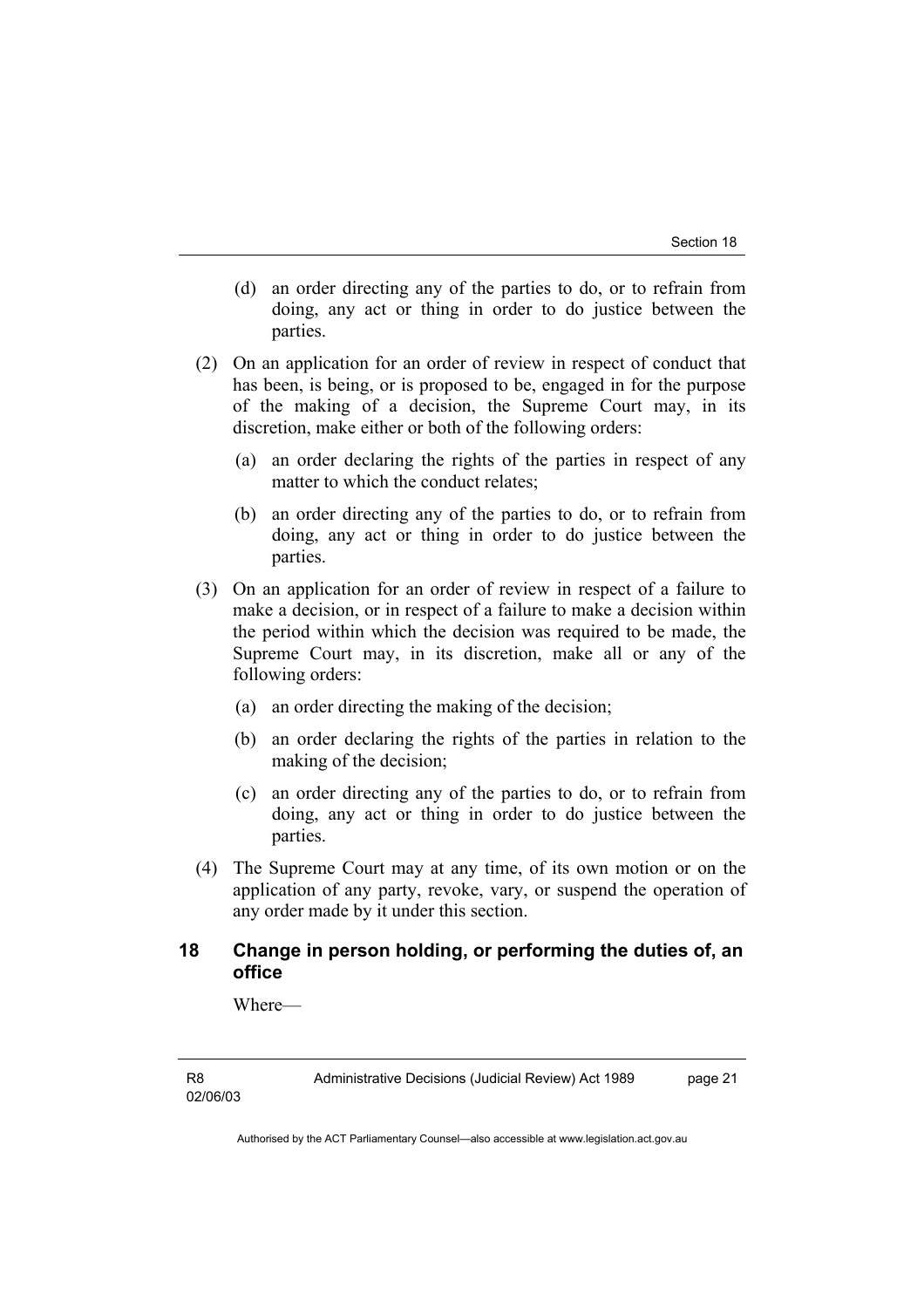- (a) a person has, in the performance of the duties of an office, made a decision in respect of which an application may be made to the Supreme Court under this Act; and
- (b) the person no longer holds, or, for whatever reason, is not performing the duties of, that office;

this Act has effect as if the decision had been made by—

- (c) the person for the time being holding or performing the duties of that office; or
- (d) if there is no person for the time being holding or performing the duties of that office or that office no longer exists—such person as the Minister administering the enactment under which the decision was made, or a person authorised by that Minister, specifies.

# **19 Intervention by Minister or Commonwealth Attorney-General**

- (1) The Minister may, on behalf of the Territory, intervene in a proceeding before the Supreme Court under this Act.
- (2) The Commonwealth Attorney-General may, on behalf of the Commonwealth intervene in a proceeding before the Supreme Court under this Act, being a proceeding involving a matter in respect of which he or she has provided a certificate under section 15 (2).
- (3) Where the Minister or the Commonwealth Attorney-General intervenes in a proceeding under this section—
	- (a) the Supreme Court may, in the proceeding, make such order as to costs against the Territory or the Commonwealth, as the case may be, as the Supreme Court thinks fit; and
	- (b) the Minister or the Commonwealth Attorney-General, as the case may be, shall be taken to be a party to the proceeding.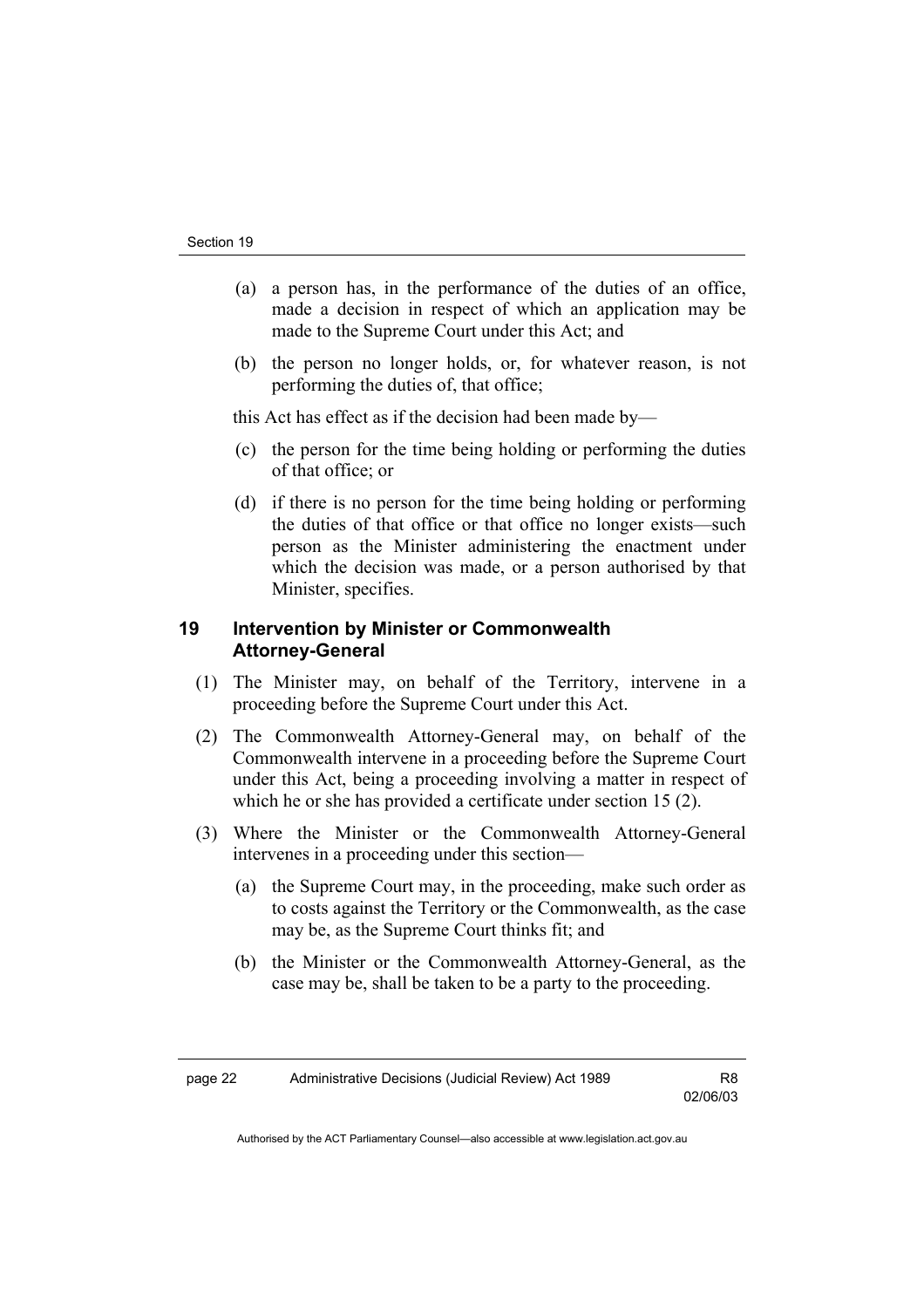# **20 Act not to apply to certain decisions**

- (1) The regulations may declare decisions to be decisions that are not subject to judicial review by the Supreme Court under this Act.
- (2) If a regulation is so made in relation to a decision—
	- (a) section 5 does not apply in relation to that decision; and
	- (b) section 6 does not apply in relation to conduct that has been, is being, or is proposed to be, engaged in for the purpose of making that decision; and
	- (c) section 7 does not apply in relation to a failure to make that decision.
- (3) Regulations made for the purposes of subsection (1) may specify decisions in any way, whether by reference to the nature or subject matter of the decisions, by reference to the enactment or provision of an enactment under which they are made, by reference to the holder of the office by whom they are made, or otherwise.
- (4) Regulations made for the purposes of subsection (1) apply only in relation to decisions made after the regulations take effect.

# **21 Regulation-making power**

The Executive may make regulations for this Act.

*Note* Regulations must be notified, and presented to the Legislative Assembly, under the *Legislation Act 2001*.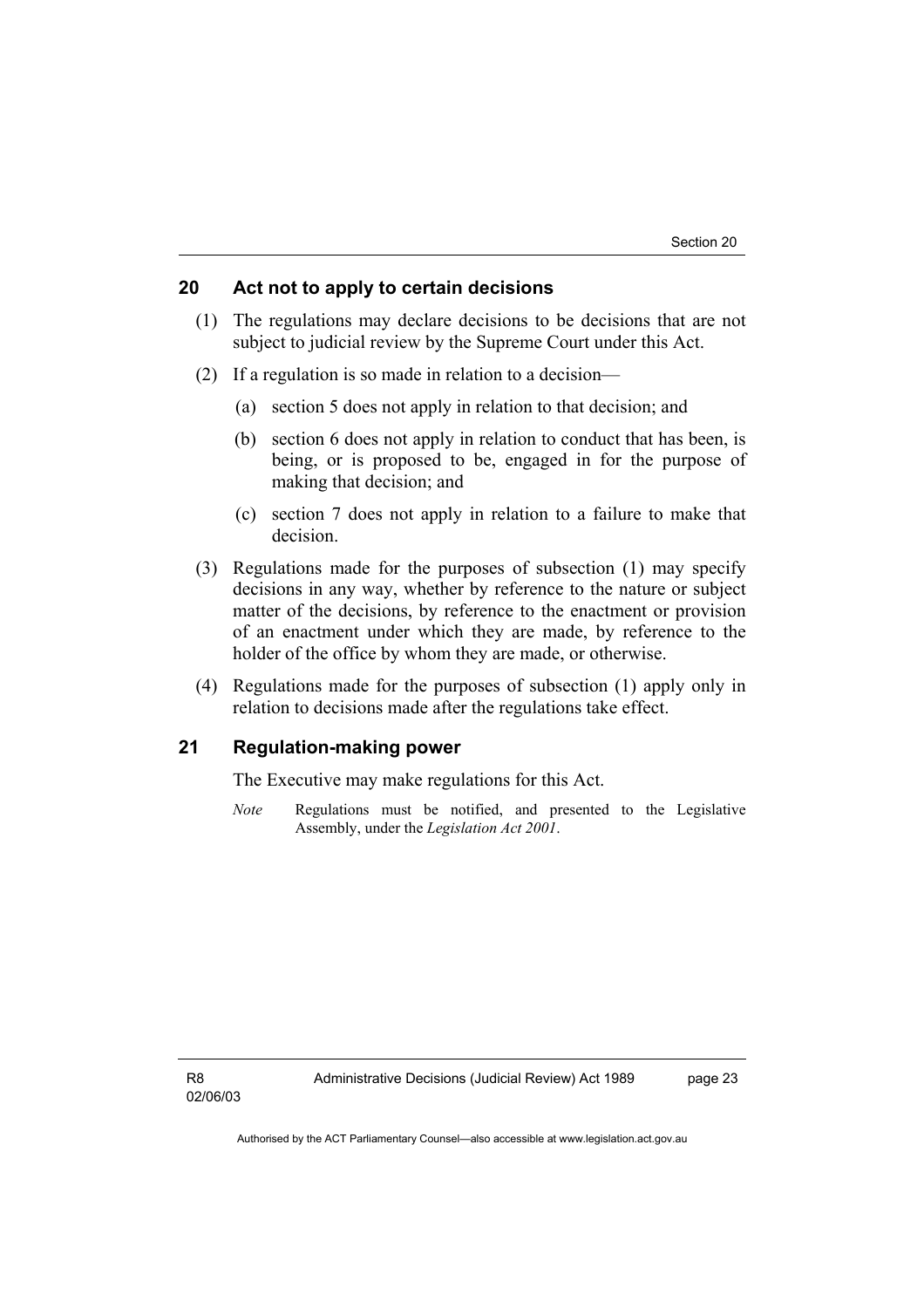# **U** Schedule 1 Decisions to which this Act **does not apply**

(see s 3)

- 1 This Act does not apply to—
	- (a) decisions making, or forming part of the process of making, or leading up to the making of, assessments; or
	- (b) decisions disallowing wholly or partly objections to assessments; or
	- (c) decisions refusing to amend, wholly or partly, assessments;

made under any of the following enactments:

- *Duties Act 1999*;
- *Financial Institutions Duty Act 1987*;
- *Payroll Tax Act 1987*;
- *Stamp Duties and Taxes Act 1987*;
- *Taxation Administration Act 1999*.
- 2 This Act does not apply to decisions made under the following enactments:
	- *Inquiries Act 1991;*
	- *Royal Commissions Act 1991.*
- 3 This Act does not apply to decisions made under—
	- (a) the *Electoral Act 1992*, part 4 (Electorates); and
	- (b) the *Legislation Act 2001*, chapter 5 (Regulatory impact statements for subordinate laws and disallowable instruments).
- 4 This Act does not apply to—
	- (a) a decision of the Executive under the *Judicial Commissions Act 1994*, section 5 (1), 16 (3) or 18; or

02/06/03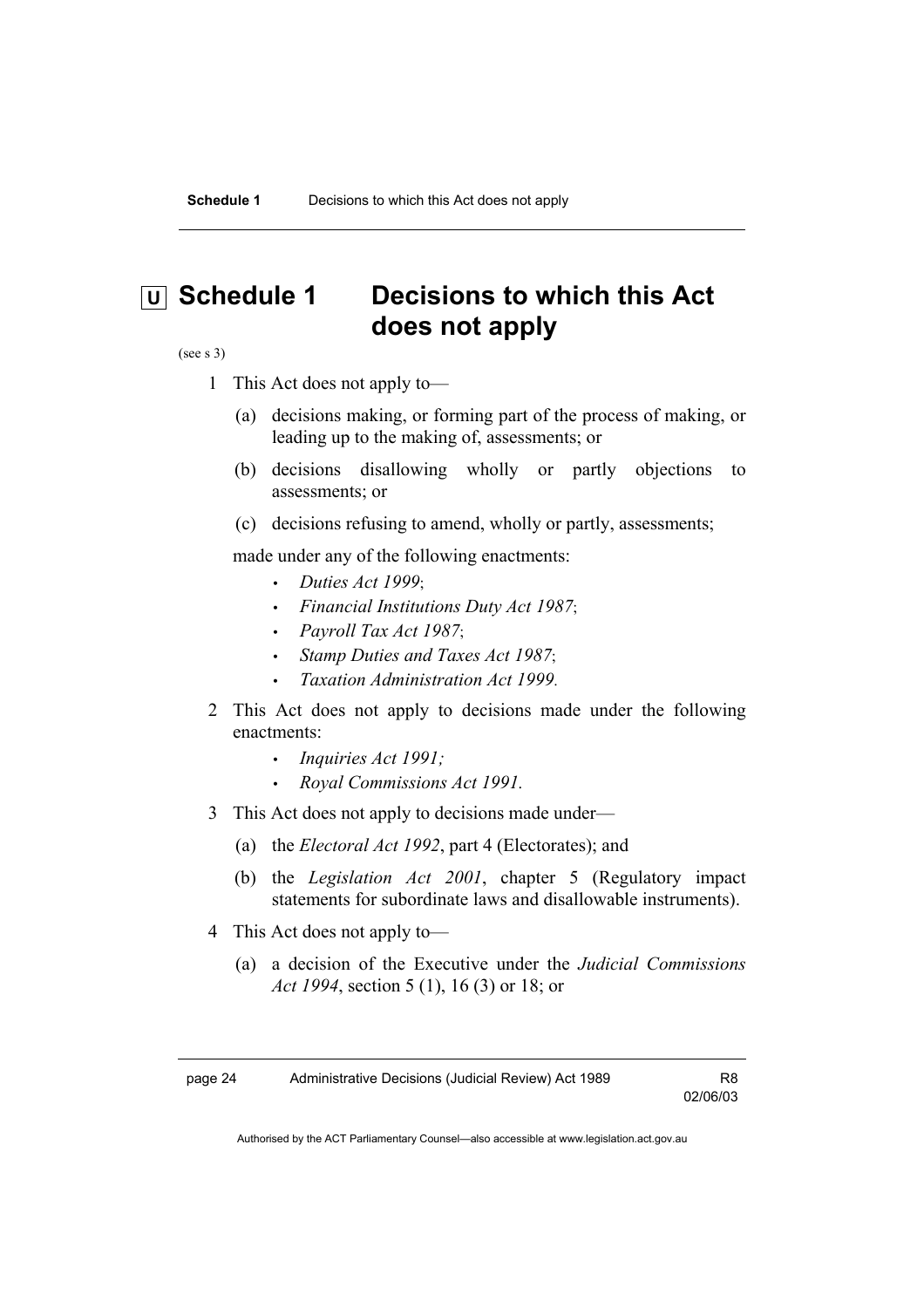- (b) a decision of a member of the Legislative Assembly to propose a motion in accordance with section 14 (3) (a) of that Act or to give notice of the motion to the Attorney-General in accordance with section 14 (3) (b) of that Act; or
- (c) a decision of the Attorney-General under section 16 (1), 17 (1) or 23 (3) of that Act; or
- (d) a resolution for the examination of a complaint in respect of a judicial officer by a judicial commission passed by the Legislative Assembly under that Act; or
- (e) a decision of a judicial commission under that Act.
- 5 This Act does not apply to a decision under the *Building Act 1972*, section 58H (Approval of fidelity fund schemes) or section 58S (Suspension or cancellation of approval of approved schemes).
- 6 This Act does not apply to decisions of the Minister under the *Plant Diseases Act 2002*, part 3 (Measures for the control of diseases and pests).

Administrative Decisions (Judicial Review) Act 1989 page 25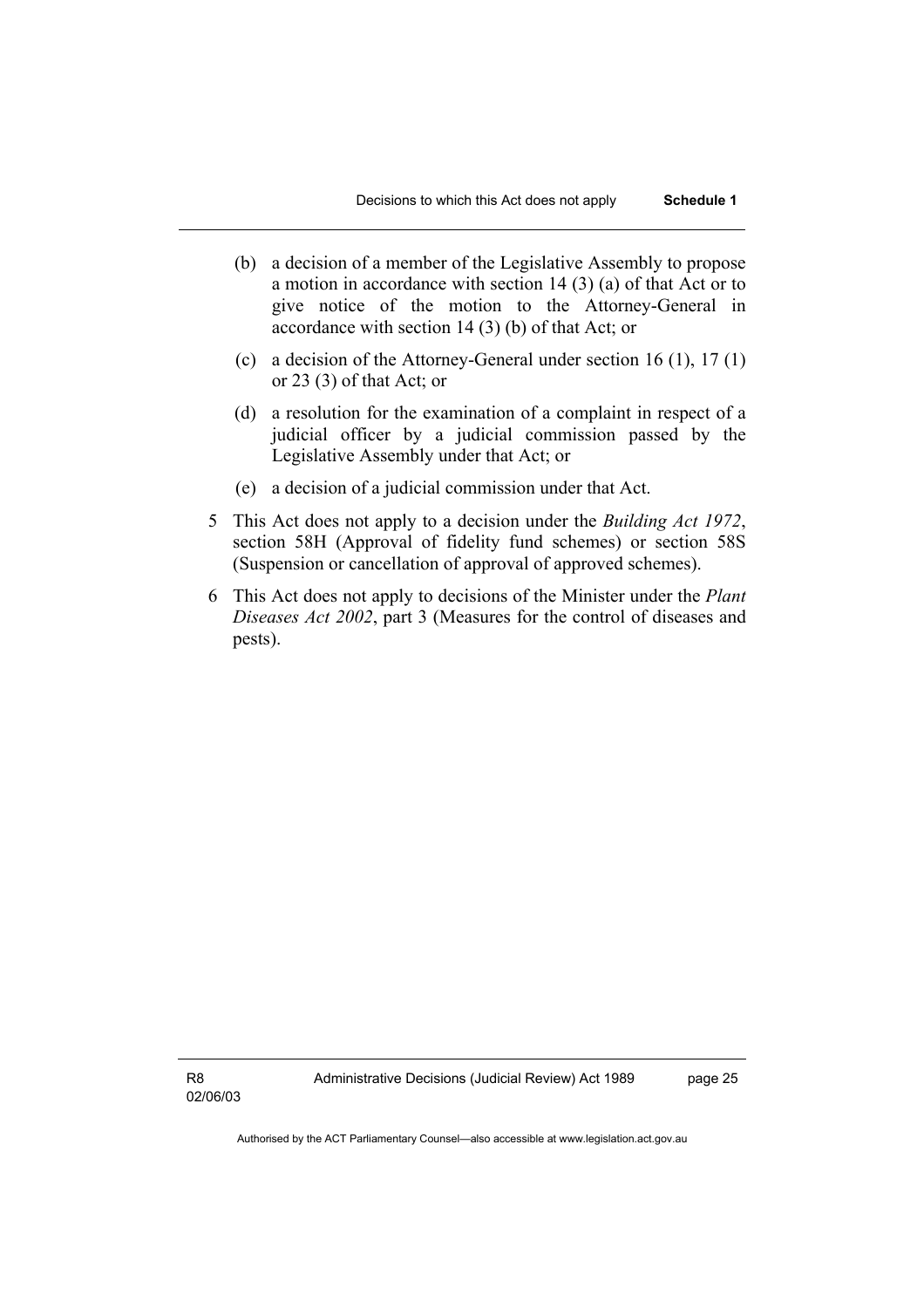# **Schedule 2 Decisions to which section 13 does not apply**

(see s 13)

Section 13 does not apply to any of the following decisions:

- (a) decisions relating to the administration of criminal justice and, in particular—
	- (i) decisions in connection with the investigation or prosecution of persons for offences against a law in force in the Territory; and
	- (ii) decisions in connection with the appointment of investigators or inspectors for the purposes of such investigations; and
	- (iii) decisions in connection with the issue of search warrants under a law in force in the Territory; and
	- (iv) decisions under a law in force in the Territory requiring the production of documents, the giving of information or the summoning of persons as witnesses;
- (b) decisions in connection with the institution or conduct of proceedings in a civil court, including decisions that relate to, or may result in, the bringing of such proceedings for the recovery of pecuniary penalties arising from contraventions of enactments and, in particular—
	- (i) decisions in connection with the investigation of persons for such contraventions; and
	- (ii) decisions in connection with the appointment of investigators or inspectors for the purposes of such investigations; and
	- (iii) decisions in connection with the issue of search warrants under enactments; and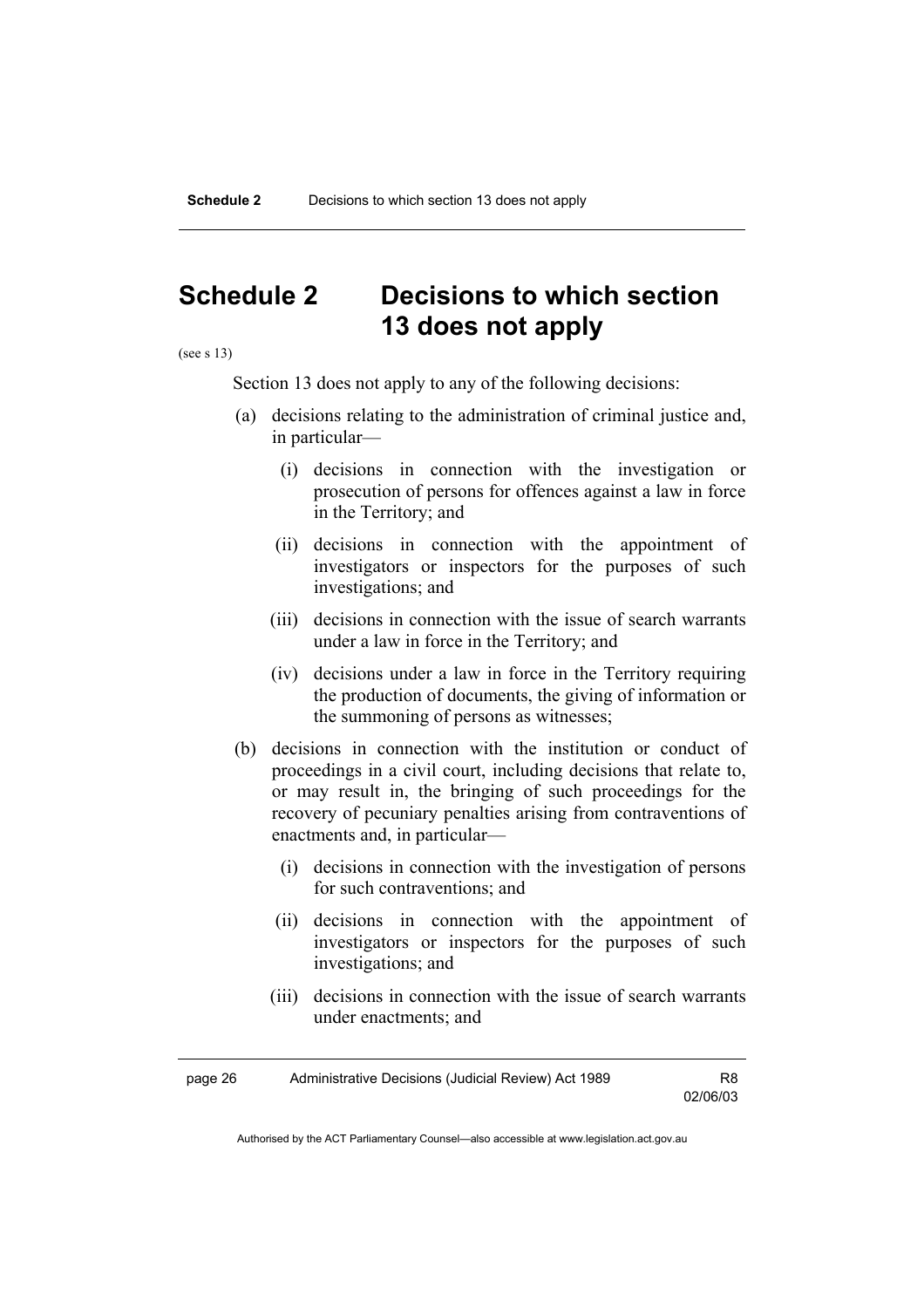- (iv) decisions under enactments requiring the production of documents, the giving of information or the summoning of persons as witnesses;
- (c) decisions authorised by an Act to issue sums out of the public money of the Territory;
- (d) decisions of the Treasurer under the *Financial Management Act 1996*, section 18 (1);
- (e) decisions in connection with the enforcement of judgments or orders for the recovery of money by—
	- (i) the Territory; or
	- (ii) public servants in their official capacities;
- (f) decisions in connection with personnel management (including recruitment, training, promotion and organisation) with respect to the public service other than a decision relating to, and having regard to the particular characteristics of, or other circumstances relating to, a particular person;
- (g) decisions relating to promotions, transfers, temporary performance of duties, of or by individual officers of the public service;
- (h) decisions relating to—
	- (i) the making of appointments to the public service; or
	- (ii) the engagement of persons as employees under the *Public Sector Management Act 1994*; or
	- (iii) the making of appointments under an enactment or to an office established by, or under, an enactment;
- (j) decisions in connection with the prevention or settlement of industrial disputes, or otherwise relating to industrial matters, in respect of the public service;

Administrative Decisions (Judicial Review) Act 1989 page 27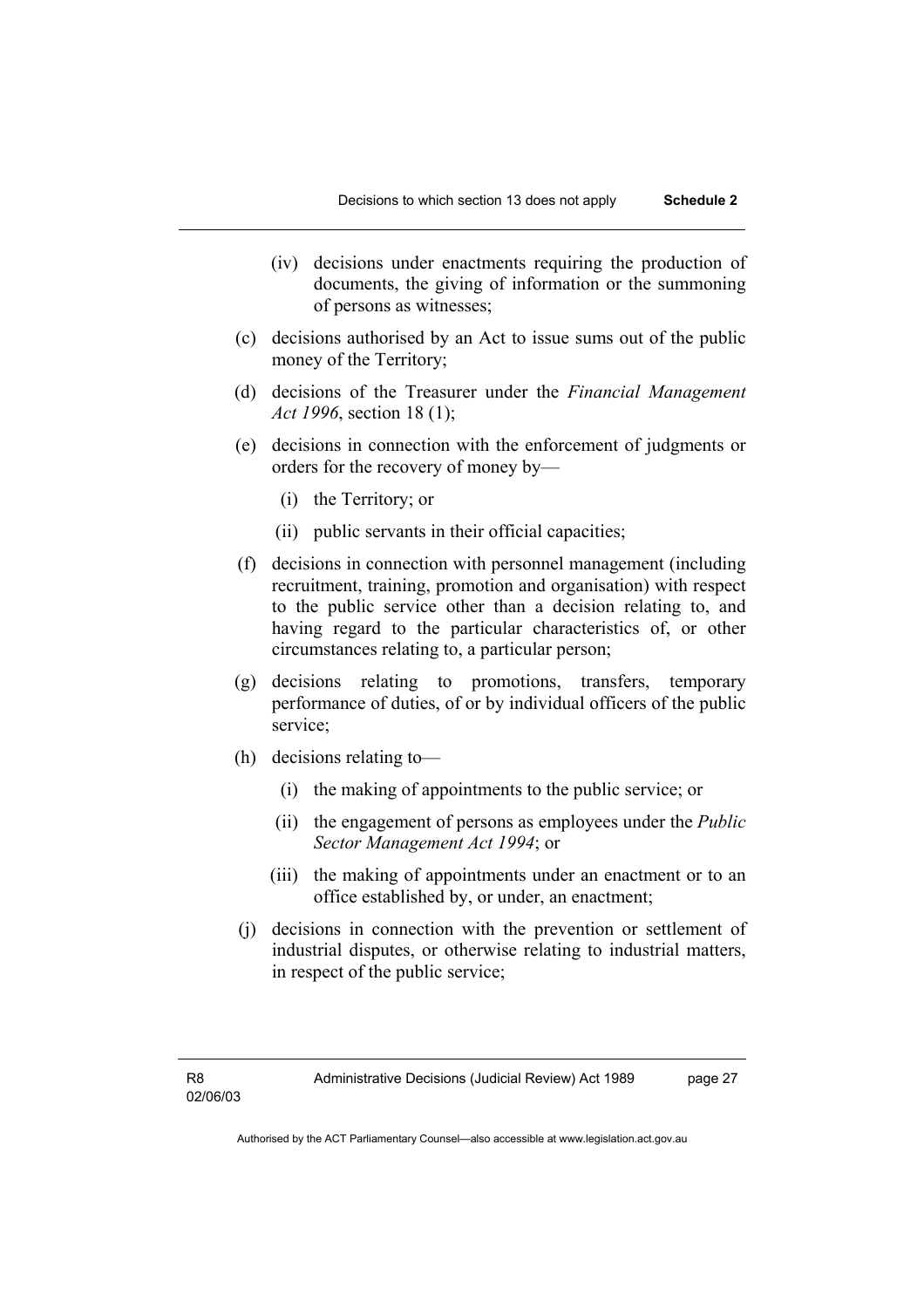- (k) decisions relating to the making or terminating of appointments of chief executives under the *Public Sector Management Act 1994*;
- (m) decisions relating to the appointment, or the termination of an appointment, of a person to the office of commissioner for public administration;
- (n) decisions relating to the employment, or the termination of employment, of staff under the *Legislative Assembly (Members' Staff) Act 1989*.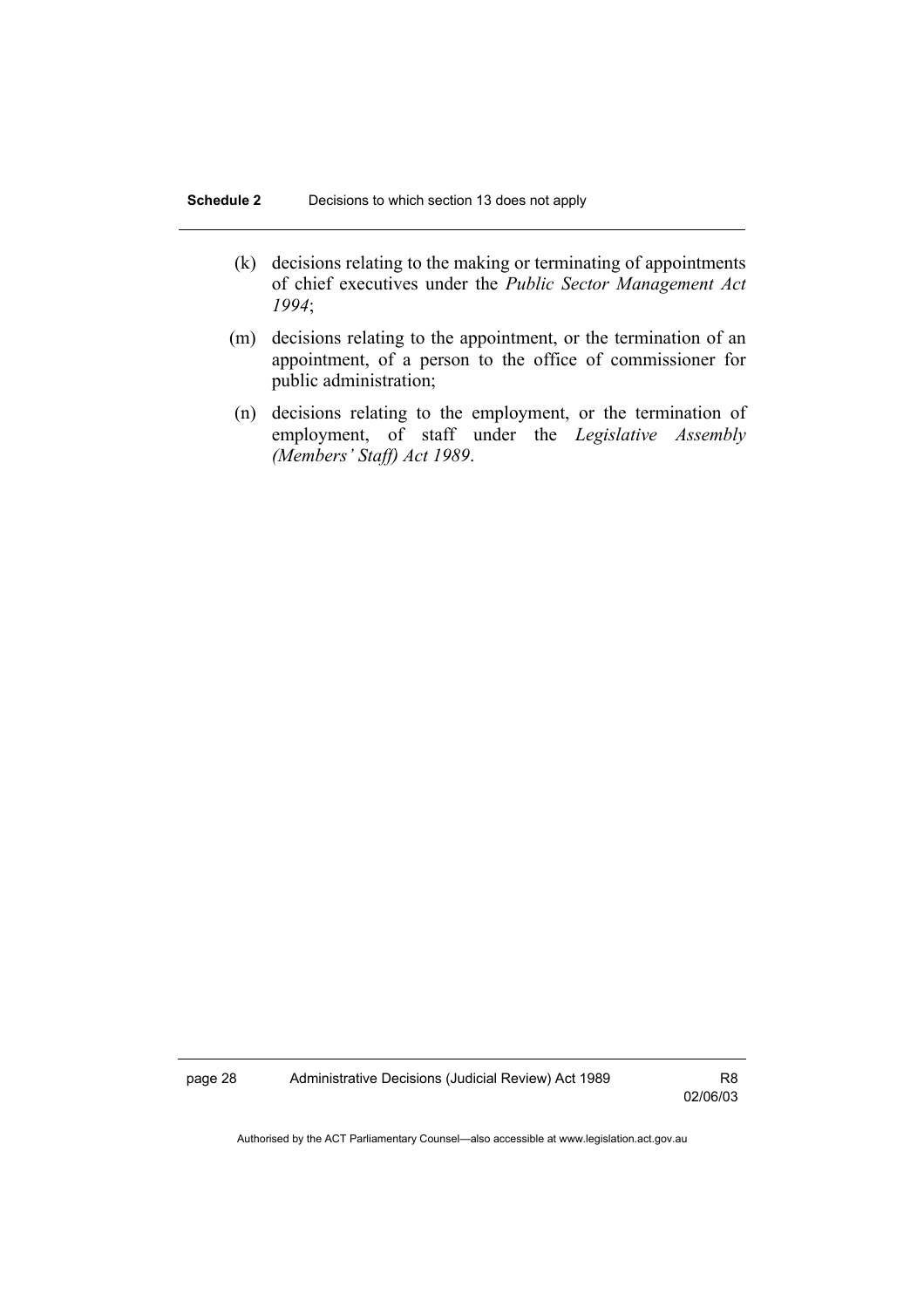# **Endnotes**

# **1 About the endnotes**

Amending and modifying laws are annotated in the legislation history and the amendment history. Current modifications are not included in the republished law but are set out in the endnotes.

Not all editorial amendments made under the *Legislation Act 2001*, part 11.3 are annotated in the amendment history. Full details of any amendments can be obtained from the Parliamentary Counsel's Office.

Uncommenced amending laws and expiries are listed in the legislation history and the amendment history. These details are underlined. Uncommenced provisions and amendments are not included in the republished law but are set out in the last endnote.

If all the provisions of the law have been renumbered, a table of renumbered provisions gives details of previous and current numbering.

The endnotes also include a table of earlier republications.

If the republished law includes penalties, current information about penalty unit values appears on the republication inside front cover.

#### **2 Abbreviation key**

| $am = amended$                             | $ord = ordinance$                         |
|--------------------------------------------|-------------------------------------------|
| $amdt = amendment$                         | orig = original                           |
| $ch = chapter$                             | $p = page$                                |
| $cl = clause$                              | par = paragraph                           |
| $def = definition$                         | pres = present                            |
| $dict = dictionary$                        | $prev = previous$                         |
| disallowed = disallowed by the Legislative | $(\text{prev})$ = previously              |
| Assembly                                   | $prov = provision$                        |
| $div = division$                           | $pt = part$                               |
| $exp = expires/expired$                    | $r = rule/subrule$                        |
| $Gaz = Gazette$                            | $reg = regulation/subregulation$          |
| $hdg =$ heading                            | $renum = renumbered$                      |
| IA = Interpretation Act 1967               | $reloc = relocated$                       |
| ins = inserted/added                       | $R[X]$ = Republication No                 |
| $LA =$ Legislation Act 2001                | $RI = reissue$                            |
| $LR =$ legislation register                | s = section/subsection                    |
| LRA = Legislation (Republication) Act 1996 | $sch = schedule$                          |
| $mod = modified / modified$                | $sdiv = subdivision$                      |
| $No = number$                              | $sub =$ substituted                       |
| $num = numbered$                           | SL = Subordinate Law                      |
| $o = order$                                | underlining = whole or part not commenced |
| om = omitted/repealed                      | or to be expired                          |
|                                            |                                           |

#### R8 02/06/03

Administrative Decisions (Judicial Review) Act 1989 page 29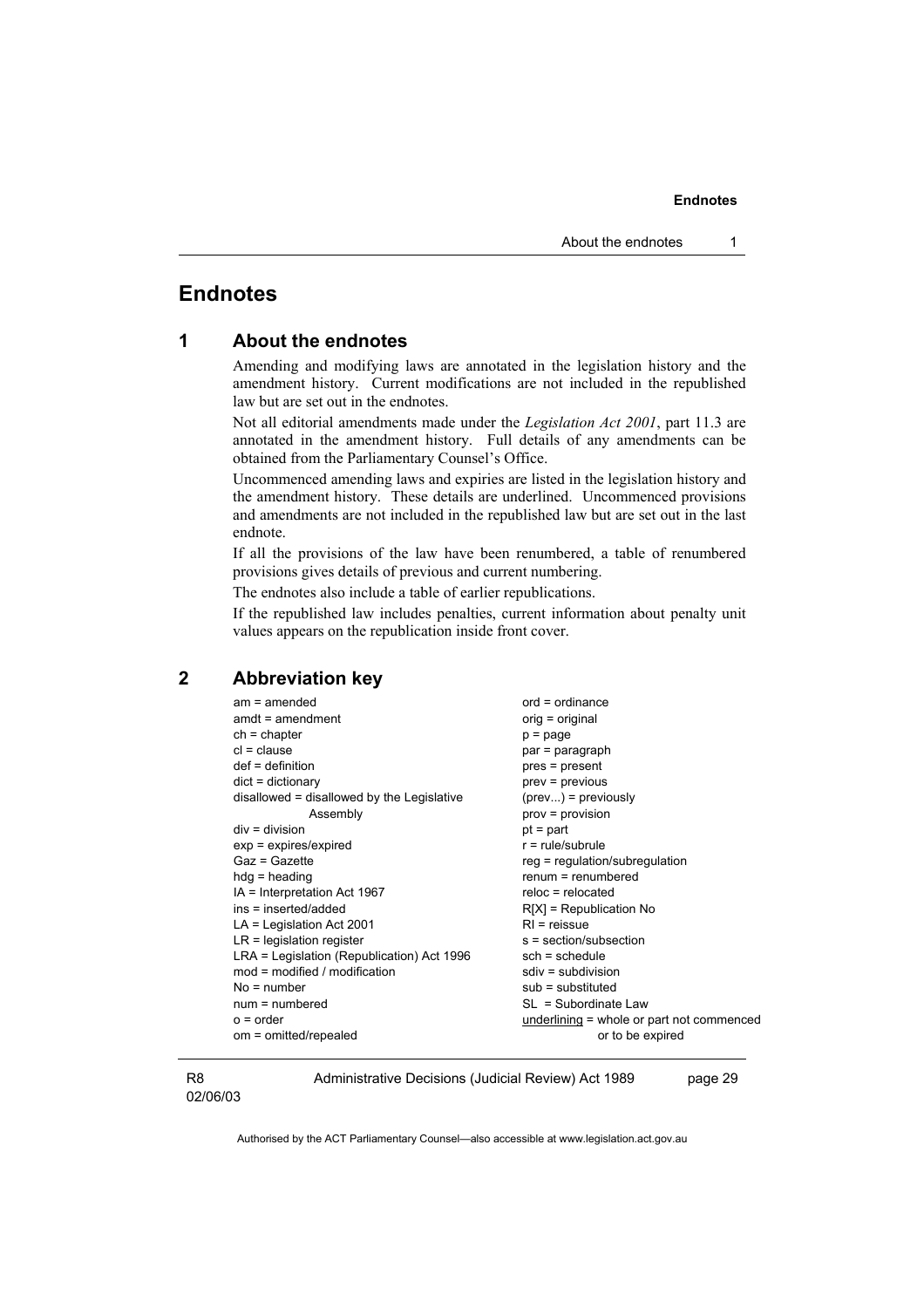3 Legislation history

# **3 Legislation history**

This Act was originally a Commonwealth ordinance—the *Administrative Decisions (Judicial Review) Ordinance 1989* No 33 (Cwlth).

The *Australian Capital Territory (Self-Government) Act 1988* (Cwlth), s 34 (4) converted most former Commonwealth ordinances in force in the ACT into ACT enactments. This allowed the ACT Legislative Assembly to amend and repeal the laws. This Act was converted into an ACT enactment on 11 May 1989 (selfgovernment day).

As with most ordinances in force in the ACT, the name was changed from *Ordinance* to *Act* by the *Self-Government (Citation of Laws) Act 1989* No 21, s 5 on 11 May 1989 (self-government day).

#### **Administrative Decisions (Judicial Review) Act 1989 No 33**

notified 10 May 1989 commenced 11 May 1989 (s 2)

as amended by

#### **Royal Commissions and Inquiries (Consequential Provisions) Act 1991 No 3 sch**

notified 1 March 1991 (Gaz 1991 No S7) s 1, s 2 commenced 1 March 1991 (s 2 (1)) sch commenced 1 May 1991 (s 2 (2) and Gaz 1991 No 16)

#### **Administrative Decisions (Judicial Review) (Amendment) Act 1991 No 102**

notified 15 January 1992 (Gaz 1991 No S3) s 1, s 2 commenced 15 January 1992 (s 2 (1)) remainder (ss 3-5) commenced 15 July 1992 (s 2 (3))

#### **Electoral Act 1992 No 71 s 53**

notified 8 December 1992 (Gaz 1992 No S218) s 1, s 2 commenced 8 December 1992 (s 2 (1)) s 53 commenced 21 December 1992 (s 2 (2) and Gaz 1992 No S243)

#### **Administrative Decisions (Judicial Review) (Amendment) Act 1993 No 65**

notified 6 September 1993 (Gaz 1993 No S172) commenced 6 September 1993 (s 2)

02/06/03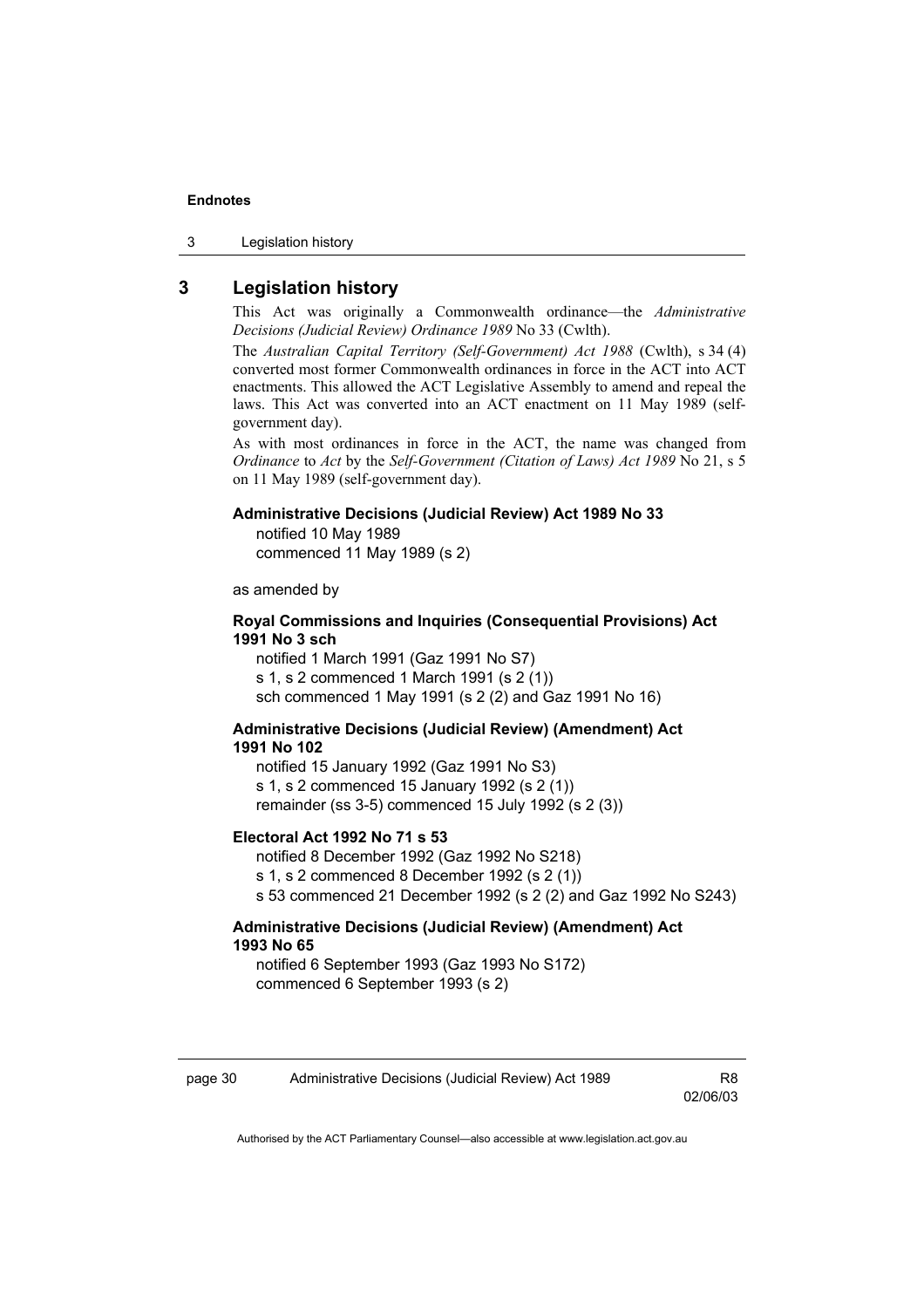| Supreme Court (Amendment) Act (No 2) 1993 No 91 sch 3<br>notified 17 December 1993 (Gaz 1993 No S258)<br>sch 3 commenced 17 December 1993 (s 2)                                                                                                                      |
|----------------------------------------------------------------------------------------------------------------------------------------------------------------------------------------------------------------------------------------------------------------------|
| <b>Judicial Commissions (Consequential Amendments) Act</b><br>1994 No 10 s 4<br>notified 14 March 1994 (Gaz 1994 No S44)<br>s 4 commenced 14 March 1994 (s 2)                                                                                                        |
| <b>Public Sector Management (Consequential and Transitional</b><br>Provisions) Act 1994 No 38 sch 1 pt 3<br>notified 30 June 1994 (Gaz 1994 No S121)<br>s 1, s 2 commenced 30 June 1994 (s 2 (1))<br>sch 1 pt 3 commenced 1 July 1994 (s 2 (2) and Gaz 1994 No S142) |
| <b>Financial Management and Audit (Consequential and Transitional</b><br>Provisions) Act 1996 No 26 sch pt 1<br>notified 1 July 1996 (Gaz 1996 No S130)<br>sch pt 1 commenced 1 July 1996 (s 2)                                                                      |
| Land (Planning and Environment) (Amendment) Act (No 3) 1996<br>No 85 s 88<br>notified 24 December 1996 (Gaz 1996 No S345)<br>s 1, s 2 commenced 24 December 1996 (s 2 (1))<br>s 88 commenced 24 June 1997 (s 2 (3))                                                  |
| Tobacco Licensing (Amendment) Act 1998 No 18 sch 1<br>notified 10 July 1998 (Gaz 1998 No S190)<br>commenced 10 July 1998 (s 2)                                                                                                                                       |
| <b>Taxation Administration (Consequential and Transitional Provisions)</b><br>Act 1999 No 5 sch 2<br>notified 1 March 1999 (Gaz 1999 No S8)<br>s 1, s 2 commenced 1 March 1999 (s 2 (1))<br>sch 2 commenced 1 March 1999 (s 2 (2))                                   |
| Duties (Consequential and Transitional Provisions) Act 1999 No 8<br>s 33.<br>notified 1 March 1999 (Gaz 1999 No S8)<br>ss 1-3 commenced 1 March 1999 (s 2 (1))<br>commenced 1 March 1999 (s 2 (2))                                                                   |
|                                                                                                                                                                                                                                                                      |
|                                                                                                                                                                                                                                                                      |

R8 02/06/03 Administrative Decisions (Judicial Review) Act 1989 page 31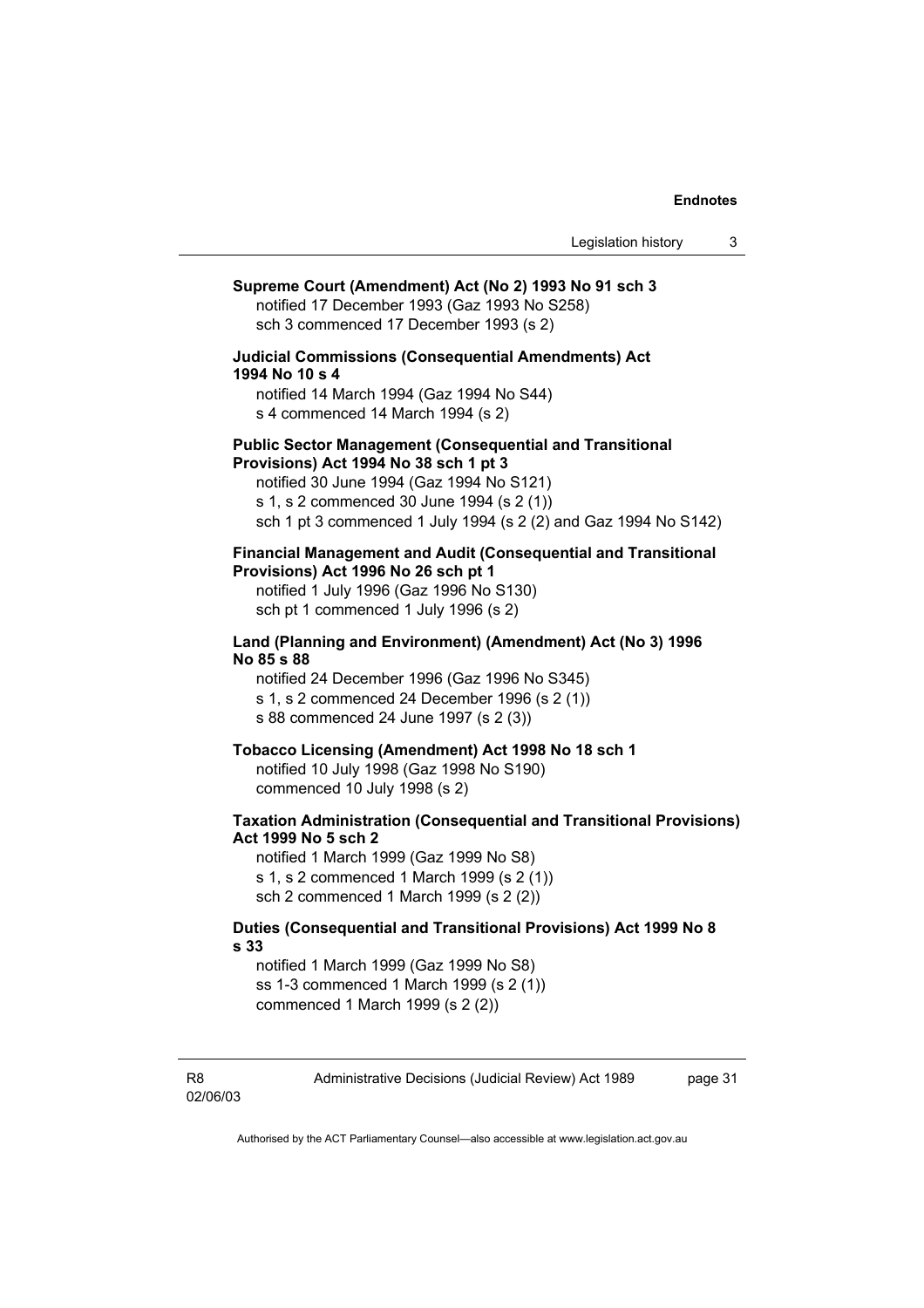| Amendment history<br>4 |  |
|------------------------|--|
|------------------------|--|

|                          | notified 10 November 1999 (1999 No 45)<br>commenced 10 November 1999 (s 2)                                                                                                         | Law Reform (Miscellaneous Provisions) Act 1999 No 66 sch 3                                                               |  |
|--------------------------|------------------------------------------------------------------------------------------------------------------------------------------------------------------------------------|--------------------------------------------------------------------------------------------------------------------------|--|
|                          | Tobacco Amendment Act 2000 No 16 sch 3 pt 1<br>notified 20 April 2000 (Gaz 2000 No 16)<br>s 1, s 2 commenced 20 April 2000 (s 2 (1))<br>sch 3 pt 1 commenced 1 July 2000 (s 2 (3)) |                                                                                                                          |  |
|                          | notified 21 December 2000 (Gaz 2000 No S69)<br>s 1, s 2 commenced 21 December 2000 (IA s 10B)<br>sch 2 commenced 21 June 2001 (IA s 10E)                                           | Subordinate Laws Amendment Act 2000 No 71 sch 2                                                                          |  |
|                          | notified 26 July 2001 (Gaz 2001 No 30)<br>s 1, s 2 commenced 26 July 2001 (IA s 10B)                                                                                               | Legislation (Consequential Amendments) Act 2001 No 44 pt 6<br>pt 6 commenced 12 September 2001 (s 2 and Gaz 2001 No S65) |  |
| notified LR 17 May 2002  | Building Amendment Act 2002 No 15 s 14<br>s 1, s 2 commenced 17 May 2002 (LA s 75)<br>s 14 commenced 18 May 2002 (s 2)                                                             |                                                                                                                          |  |
|                          | <b>Plant Diseases Act 2002 A2002-42 s 44</b><br>notified LR 2 December 2002<br>s 44 commenced 2 June 2003 (s 2 and LA s 79)                                                        | s 1, s 2 commenced 2 December 2002 (LA s 75 (1))                                                                         |  |
| Note                     | notified LR 27 March 2003<br>s 1, s 2 commenced 27 March 2003 (LA s 75 (1))<br>sch 1 pt 1.1 awaiting commencement (s 2)                                                            | Confiscation of Criminal Assets Act 2003 A2003-8 sch 1 pt 1.1<br>default commencement under LA s 79: 27 September 2003   |  |
| <b>Amendment history</b> |                                                                                                                                                                                    |                                                                                                                          |  |
| Commoncomont             |                                                                                                                                                                                    |                                                                                                                          |  |

| Commencement<br>s <sub>2</sub> | om 2001 No 44 amdt 1.42                                                            |
|--------------------------------|------------------------------------------------------------------------------------|
| Interpretation<br>s 3          | am 1991 No 102 s 4: 1993 No 65 s 4: 1996 No 85 s 88: 2001<br>No 44 amdts 1.43-1.45 |

| page 32 | Administrative Decisions (Judicial Review) Act 1989 | R8       |
|---------|-----------------------------------------------------|----------|
|         |                                                     | 02/06/03 |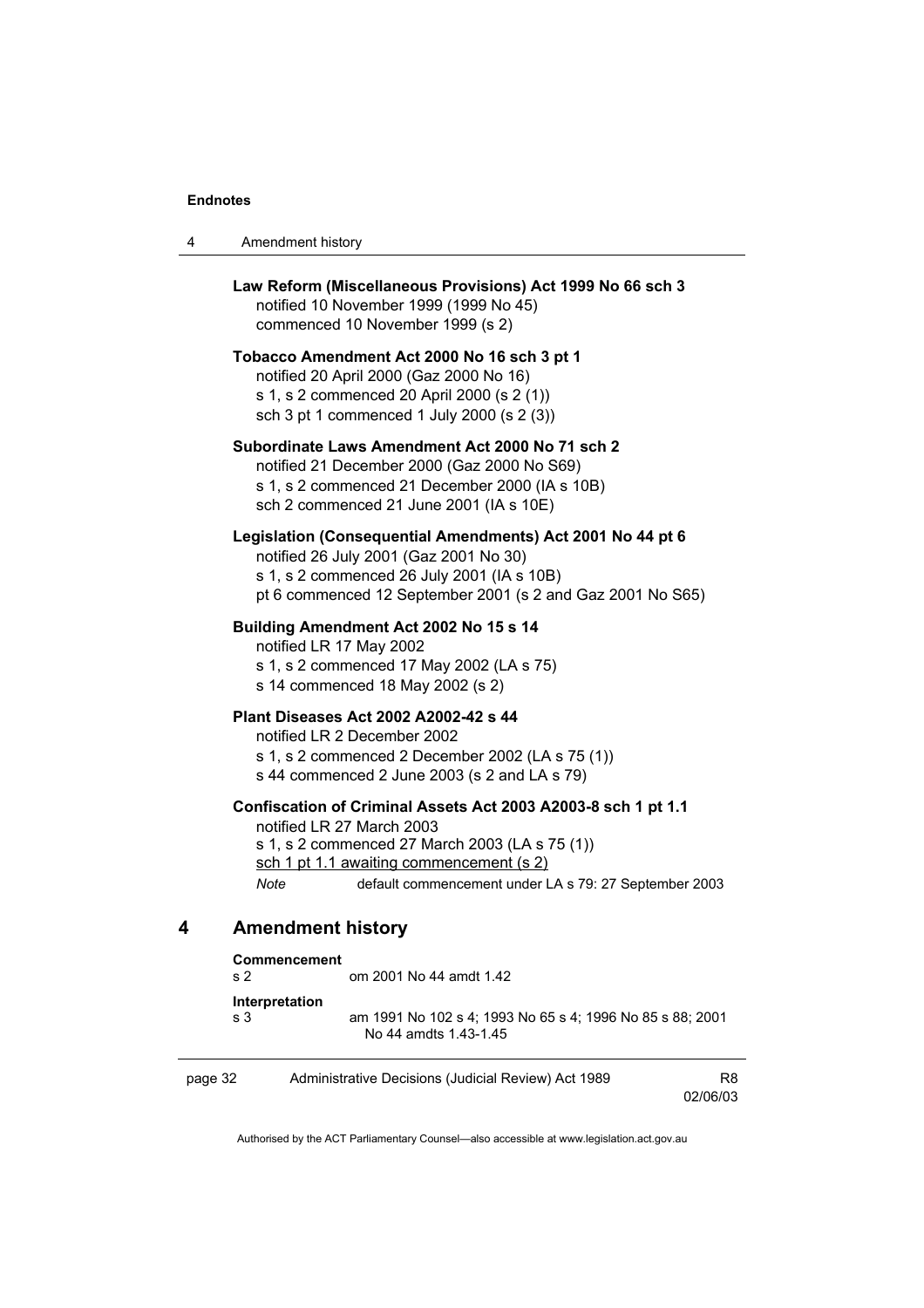def *duty* am 1994 No 38 sch 1 pt 3 def *enactment* am 1999 No 66 sch 3 def *rules of court* am 1993 No 91 sch 3

**Effect of Act on other rights** 

s 9 am 1991 No 102 s 5; 1993 No 65 s 5; 1999 No 66 sch 3

**Stay of proceedings** 

s 16 am 1999 No 66 sch 3

#### **Regulation-making power**

s 21 sub 2001 No 44 amdt 1.46

#### **Decisions to which this Act does not apply**

sch 1 am 1991 No 3 sch; 1992 No 71 s 53; 1994 No 10 s 4; 1998 No 18 sch 1; 1999 No 5 sch 2; 1999 No 8 s 33; 2000 No 16 sch 3 pt 1; 2001 No 44 amdt 1.47; 2002 No 15 s 14; A2002- 42, s 44; A2003-8 amdt 1.1

**Decisions to which section 13 does not apply**  sch 2 am 1994 No 38 sch 1 pt 3; 1996 No 26 sch

#### **5 Earlier republications**

Some earlier republications were not numbered. The number in column 1 refers to the publication order.

Since 12 September 2001 every authorised republication has been published in electronic pdf format on the ACT legislation register. A selection of authorised republications have also been published in printed format. These republications are marked with an asterisk (\*) in column 1. Except for the footer, electronic and printed versions of an authorised republication are identical.

| <b>Republication No Amendments to</b> |                 | <b>Republication date</b> |
|---------------------------------------|-----------------|---------------------------|
| 1                                     | Act 1991 No 102 | 15 July 1992              |
| 2                                     | Act 1993 No 91  | 31 January 1994           |
| 3                                     | Act 1994 No 38  | 31 January 1995           |
| $\overline{4}$                        | Act 1996 No 26  | 30 November 1996          |
| 5                                     | Act 1999 No 8   | 1 March 1999              |
| 6                                     | Act 2001 No 44  | 18 October 2001           |
|                                       | Act 2002 No 15  | 20 May 2002               |
|                                       |                 |                           |

R8 02/06/03 Administrative Decisions (Judicial Review) Act 1989 page 33